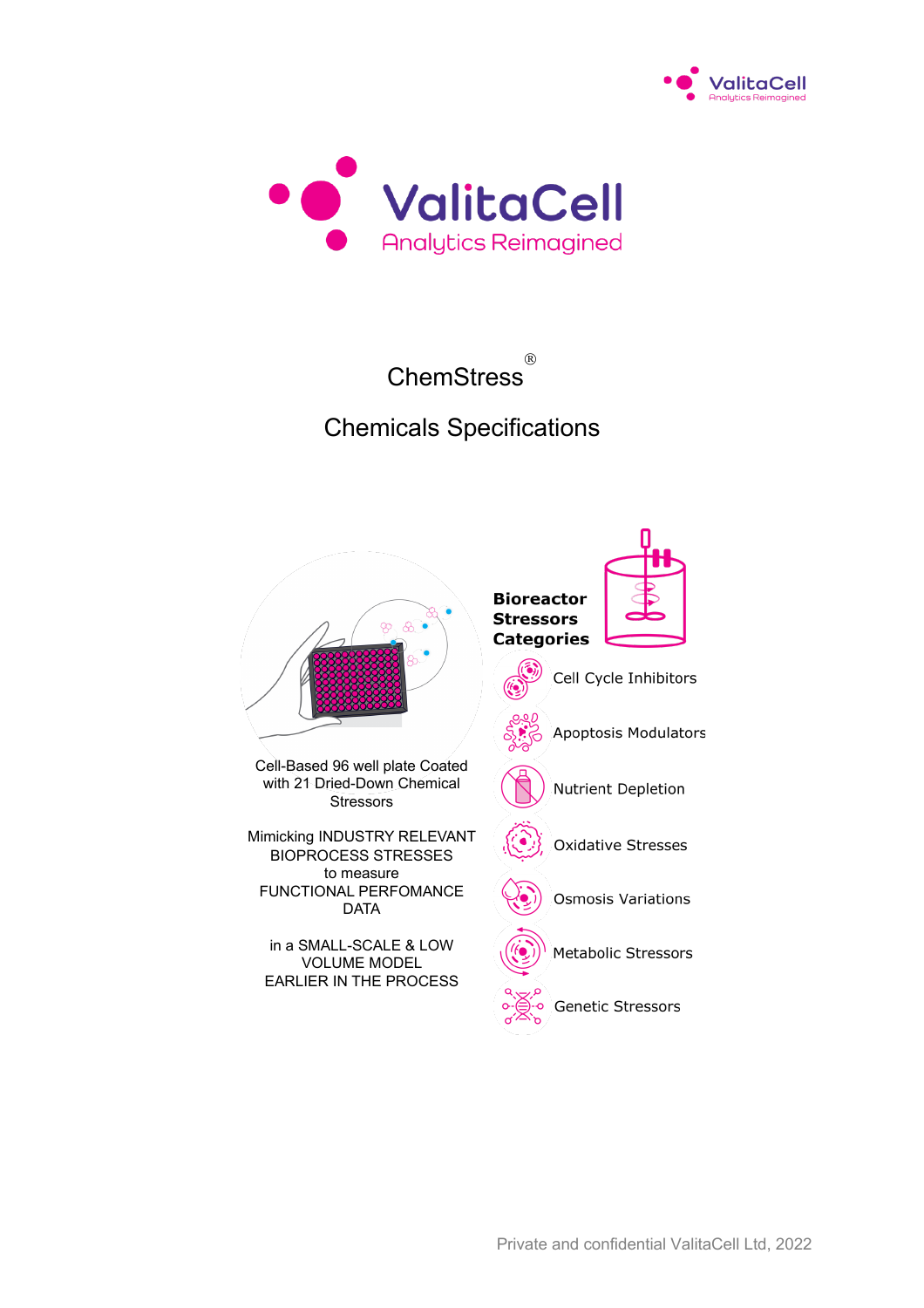

#### **ChemStress**<sup>Ò</sup> **small chemical stressors categories**

# **Nutrient Depletion**

- 2-Deoxy D-glucose (2-dg)
- Rapamycin (Rapa)

**Oxidative Stresses**

• D-Phenylalanine (D-Phe)

Mercaptosuccinic acid (MS) • 3-Amino-1,2,4-triazole (AMT) L-Buthionine sulfoximine (BSO) • Menadione sodium bisulfite (MSB) • Cobalt chloride \* 6 H2O (CoCl2)

• Menadione sodium bisulfite (MSB) • Ammonium chloride (AmChl) • Valproic acid sodium salt (Val)

• Cadmium acetate \* 2 H2O (Cadm)

• 5-Azacytidine (Aza)

**Cell Cycle Inhibitors**

• Sodium L-lactate (NaLac)

- 2-Amino-2-norbornanecarboxylic acid (BCH)
- α-Methylamino-isobutyric acid (MeAIB)

# ValitaCell **Analytics Reimagined**



#### **Genetic Stressors**

- 5-Azacytidine (AzaCyt)
- Sodium butyrate (NaBu)
- Valproic acid sodium salt (Val)

#### **Osmosis Variations**

- Citric acid (Citric)
- Sodium Chloride (NaCl)
- Sodium L-lactate (NaLac)

#### **Metabolic Stressors**

- Sodium butyrate (NaBu)
- Sodium oxamate (NaOxam)
- Rapamycin (Rapa) • Brefeldin A (Bref)
- 

#### **Apoptosis Modulators**

- Sodium-orthovanadate (NaOthv)
- Brefeldin A (Bref)
- Cadmium acetate \* 2 H2O (Cadm)
- L-Buthionine sulfoximine (BSO)
- Menadione sodium bisulfite (MSB)

#### **ChemStress**<sup>Ò</sup> **plate layout**

|              |               | $\overline{2}$ | 3 | 4   | 5            | 6      | 7             | 8                         | 9          | 10     | 11                    | 12 <sub>2</sub> |
|--------------|---------------|----------------|---|-----|--------------|--------|---------------|---------------------------|------------|--------|-----------------------|-----------------|
| $\mathsf{A}$ |               | Bref $(3)$     |   |     | AzaCyt (2)   |        |               | $D-PHE(1)$                |            |        | Am.Chl $(1)$          |                 |
| B            |               | MSB(4)         |   |     | Am.Chl $(2)$ |        |               | Cadm $(2)$                |            |        | CoCl <sub>2</sub> (1) |                 |
| $\mathbf C$  |               | Rapa (2)       |   |     | $D-PHE(3)$   |        | Bref $(5)$    |                           | <b>AMT</b> |        | MeIAB (1)             |                 |
| D            |               | <b>BSO</b>     |   |     | <b>MS</b>    |        |               | <b>NaCl</b>               |            |        | Cadm $(3)$            |                 |
| E            | <b>NaOxam</b> |                |   | 2dg |              | MSB(5) |               |                           | AzaCyt     |        |                       |                 |
| F            | <b>NaBu</b>   |                |   | Val |              |        | <b>NaOthv</b> |                           |            | Citric |                       |                 |
| G            |               | Bref $(4)$     |   |     | MeIAB $(2)$  |        |               | Control wells: Cells only |            |        |                       | <b>BCH</b>      |
| н            |               | Rapa           |   |     | NaLac        |        |               | MSB(3)                    |            |        | CoCl <sub>2</sub> (2) | Empty           |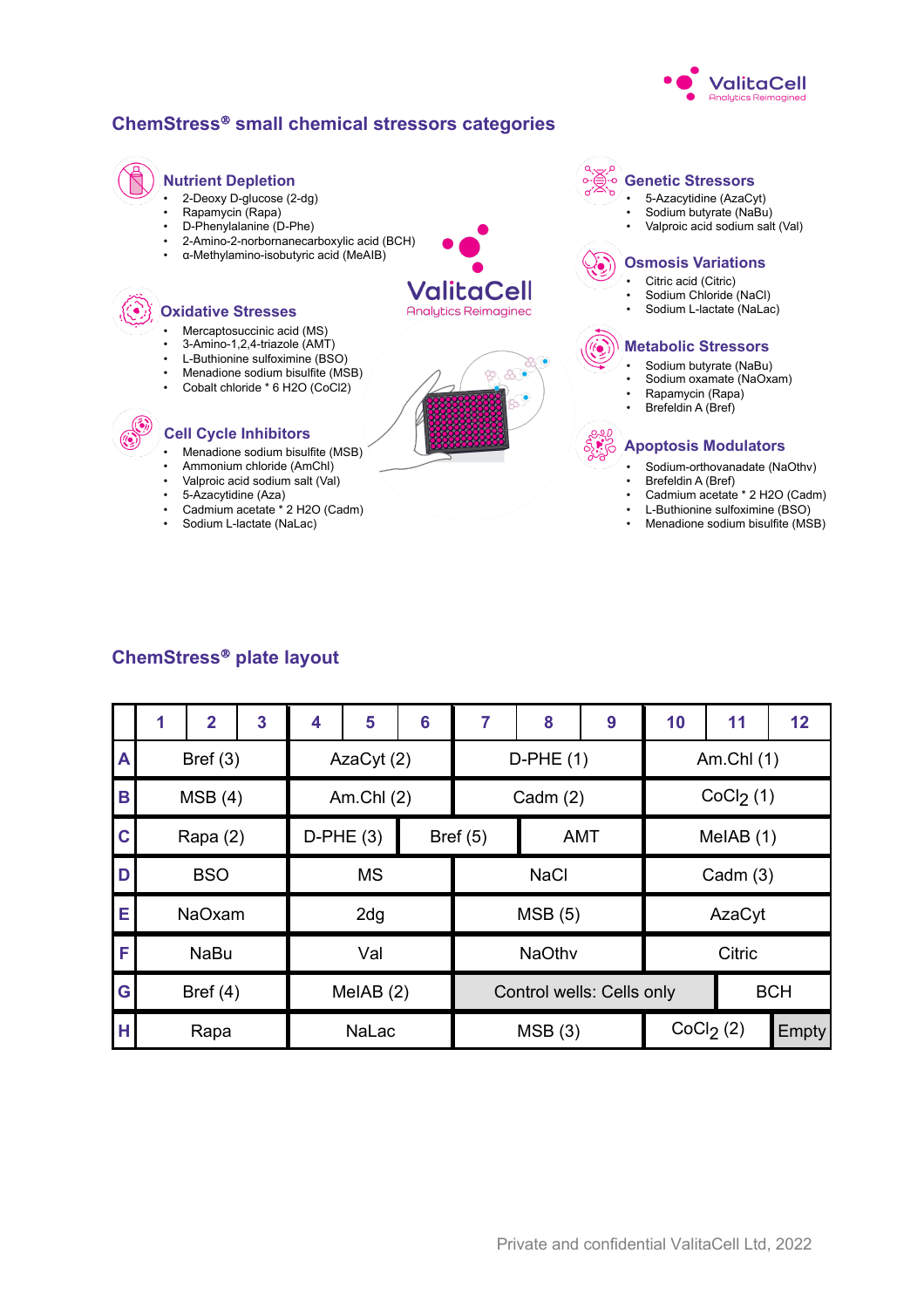



| $N^{\circ}$                                                                                                                                                                                        | <b>Abbreviation</b>                                                                                                                                                                                                                                                                                                                                                 | <b>Chemical Name</b>                                                                                                                                                                                                                                                                                                                                                                                                                                                                                                                                                                                                                                                               | <b>Concentration</b><br>$(\mu g$ /well $)$                                                                                                                                                                                                      | <b>Wells</b>                                                                                                                                                                                                                                                                                                                                                                                                                                                                                                                                                                                                                                                                                                                                                                                                                                                                                                                                                                                                                                                                                                         |
|----------------------------------------------------------------------------------------------------------------------------------------------------------------------------------------------------|---------------------------------------------------------------------------------------------------------------------------------------------------------------------------------------------------------------------------------------------------------------------------------------------------------------------------------------------------------------------|------------------------------------------------------------------------------------------------------------------------------------------------------------------------------------------------------------------------------------------------------------------------------------------------------------------------------------------------------------------------------------------------------------------------------------------------------------------------------------------------------------------------------------------------------------------------------------------------------------------------------------------------------------------------------------|-------------------------------------------------------------------------------------------------------------------------------------------------------------------------------------------------------------------------------------------------|----------------------------------------------------------------------------------------------------------------------------------------------------------------------------------------------------------------------------------------------------------------------------------------------------------------------------------------------------------------------------------------------------------------------------------------------------------------------------------------------------------------------------------------------------------------------------------------------------------------------------------------------------------------------------------------------------------------------------------------------------------------------------------------------------------------------------------------------------------------------------------------------------------------------------------------------------------------------------------------------------------------------------------------------------------------------------------------------------------------------|
| 1<br>$\overline{2}$<br>3<br>$\overline{4}$<br>5<br>6<br>$\overline{7}$<br>8<br>9<br>10<br>11<br>12<br>13<br>14<br>15<br>16<br>17<br>18<br>19<br>20<br>21<br>22<br>23<br>24<br>25<br>26<br>27<br>28 | $D-Phe(1)$<br>$D-Phe(3)$<br>MeAIB (1)<br>MeAlB(2)<br><b>NaBu</b><br>AmChl(1)<br>AmChl(2)<br>Cadm $(2)$<br>Cadm (3)<br>CoCl <sub>2</sub> (1)<br>CoCl <sub>2</sub> (2)<br><b>NaCl</b><br>NaLac<br><b>AMT</b><br>MSB(4)<br>MSB(5)<br>MSB(3)<br><b>BSO</b><br><b>MS</b><br>NaOxam<br>$2-dq$<br><b>BCH</b><br>Val<br><b>NaOthv</b><br>Citric<br>AzaCyt (1)<br>AzaCyt (2) | D-Phenylalanine<br>D-Phenylalanine<br>α-Methylamino-isobutyric acid<br>α-Methylamino-isobutyric acid<br>Sodium butyrate<br>Ammonium chloride<br>Ammonium chloride<br>Cadmium acetate * 2 H2O<br>Cadmium acetate * 2 H2O<br>Cobalt chloride * 6 H2O<br>Cobalt chloride * 6 H2O<br>Sodium chloride<br>Sodium L-lactate<br>3-Amino-1,2,4-triazole<br>Menadione sodium bisulfite<br>Menadione sodium bisulfite<br>Menadione sodium bisulfite<br>L-Buthionine sulfoximine<br>Mercaptosuccinic acid<br>Sodium oxamate<br>2-Deoxy D-glucose<br>2-Amino-2-norbornane-carboxylic<br>acid Valproic acid sodium salt<br>Sodium-orthovanadate<br>Citric acid<br>5-Azacytidine<br>5-Azacytidine | 400<br>550<br>1416<br>1906.5<br>12.88<br>168.5<br>240<br>0.04<br>0.05<br>1.6<br>$\overline{c}$<br>590<br>655.55<br>70.05<br>0.16<br>0.18<br>0.14<br>208<br>78.36<br>566.47<br>29.55<br>698.36<br>26.92<br>0.56<br>43.23<br>0.06<br>0.12<br>0.71 | A7<br>A <sub>8</sub><br>A <sub>9</sub><br>C <sub>5</sub><br>C <sub>6</sub><br>C10<br>C11<br>C <sub>12</sub><br>G4<br>G <sub>5</sub><br>G <sub>6</sub><br>F1<br>F2<br>F <sub>3</sub><br>A10<br>A11<br>A12<br><b>B4</b><br>B <sub>5</sub><br>B <sub>6</sub><br><b>B7</b><br>B <sub>8</sub><br>B <sub>9</sub><br>D11 D12<br>D <sub>10</sub><br><b>B10</b><br><b>B11</b><br><b>B12</b><br>H <sub>10</sub><br>H11<br>D7<br>D <sub>8</sub><br>D <sub>9</sub><br>H4<br>H <sub>6</sub><br>H <sub>5</sub><br>C <sub>8</sub><br>C <sub>9</sub><br><b>B1</b><br>B <sub>2</sub><br>B <sub>3</sub><br>E7<br>E <sub>9</sub><br>E <sub>8</sub><br>H7<br>H <sub>8</sub><br>H <sub>9</sub><br>D <sub>1</sub><br>D <sub>3</sub><br>D <sub>2</sub><br>D4<br>D <sub>5</sub><br>D <sub>6</sub><br>E1<br>E <sub>3</sub><br>E2<br>E4<br>E <sub>5</sub><br>E <sub>6</sub><br>G11<br>G12<br>F <sub>4</sub><br>F <sub>5</sub><br>F <sub>6</sub><br>F7<br>F <sub>8</sub><br>F <sub>9</sub><br>F <sub>1</sub><br>F <sub>12</sub><br>F11<br>E <sub>10</sub><br>E11<br>E12<br>A4<br>A <sub>5</sub><br>A <sub>6</sub><br>H1<br>H3<br>H <sub>2</sub> |
| 29                                                                                                                                                                                                 | Rapa<br>Rapa (2)                                                                                                                                                                                                                                                                                                                                                    | Rapamycin<br>Rapamycin                                                                                                                                                                                                                                                                                                                                                                                                                                                                                                                                                                                                                                                             | 0.9                                                                                                                                                                                                                                             | C <sub>1</sub><br>C <sub>2</sub><br>C <sub>3</sub>                                                                                                                                                                                                                                                                                                                                                                                                                                                                                                                                                                                                                                                                                                                                                                                                                                                                                                                                                                                                                                                                   |
| 30                                                                                                                                                                                                 | BfA(3)                                                                                                                                                                                                                                                                                                                                                              | <b>Brefeldin A</b>                                                                                                                                                                                                                                                                                                                                                                                                                                                                                                                                                                                                                                                                 | 0.02                                                                                                                                                                                                                                            | A1<br>A2<br>A <sub>3</sub>                                                                                                                                                                                                                                                                                                                                                                                                                                                                                                                                                                                                                                                                                                                                                                                                                                                                                                                                                                                                                                                                                           |
| 31                                                                                                                                                                                                 | BfA(4)                                                                                                                                                                                                                                                                                                                                                              | <b>Brefeldin A</b>                                                                                                                                                                                                                                                                                                                                                                                                                                                                                                                                                                                                                                                                 | 0.03                                                                                                                                                                                                                                            | G <sub>1</sub><br>G <sub>2</sub><br>G <sub>3</sub>                                                                                                                                                                                                                                                                                                                                                                                                                                                                                                                                                                                                                                                                                                                                                                                                                                                                                                                                                                                                                                                                   |
| 32                                                                                                                                                                                                 | <b>BfA</b> (5)                                                                                                                                                                                                                                                                                                                                                      | <b>Brefeldin A</b>                                                                                                                                                                                                                                                                                                                                                                                                                                                                                                                                                                                                                                                                 | 0.04                                                                                                                                                                                                                                            | C7<br>C <sub>6</sub>                                                                                                                                                                                                                                                                                                                                                                                                                                                                                                                                                                                                                                                                                                                                                                                                                                                                                                                                                                                                                                                                                                 |
|                                                                                                                                                                                                    | Control wells:<br>Cells only                                                                                                                                                                                                                                                                                                                                        | No Chemicals                                                                                                                                                                                                                                                                                                                                                                                                                                                                                                                                                                                                                                                                       | <b>NA</b>                                                                                                                                                                                                                                       | G7 G8 G9 G10                                                                                                                                                                                                                                                                                                                                                                                                                                                                                                                                                                                                                                                                                                                                                                                                                                                                                                                                                                                                                                                                                                         |
|                                                                                                                                                                                                    | Control well:<br>Empty                                                                                                                                                                                                                                                                                                                                              | No Chemicals                                                                                                                                                                                                                                                                                                                                                                                                                                                                                                                                                                                                                                                                       | <b>NA</b>                                                                                                                                                                                                                                       | H <sub>12</sub>                                                                                                                                                                                                                                                                                                                                                                                                                                                                                                                                                                                                                                                                                                                                                                                                                                                                                                                                                                                                                                                                                                      |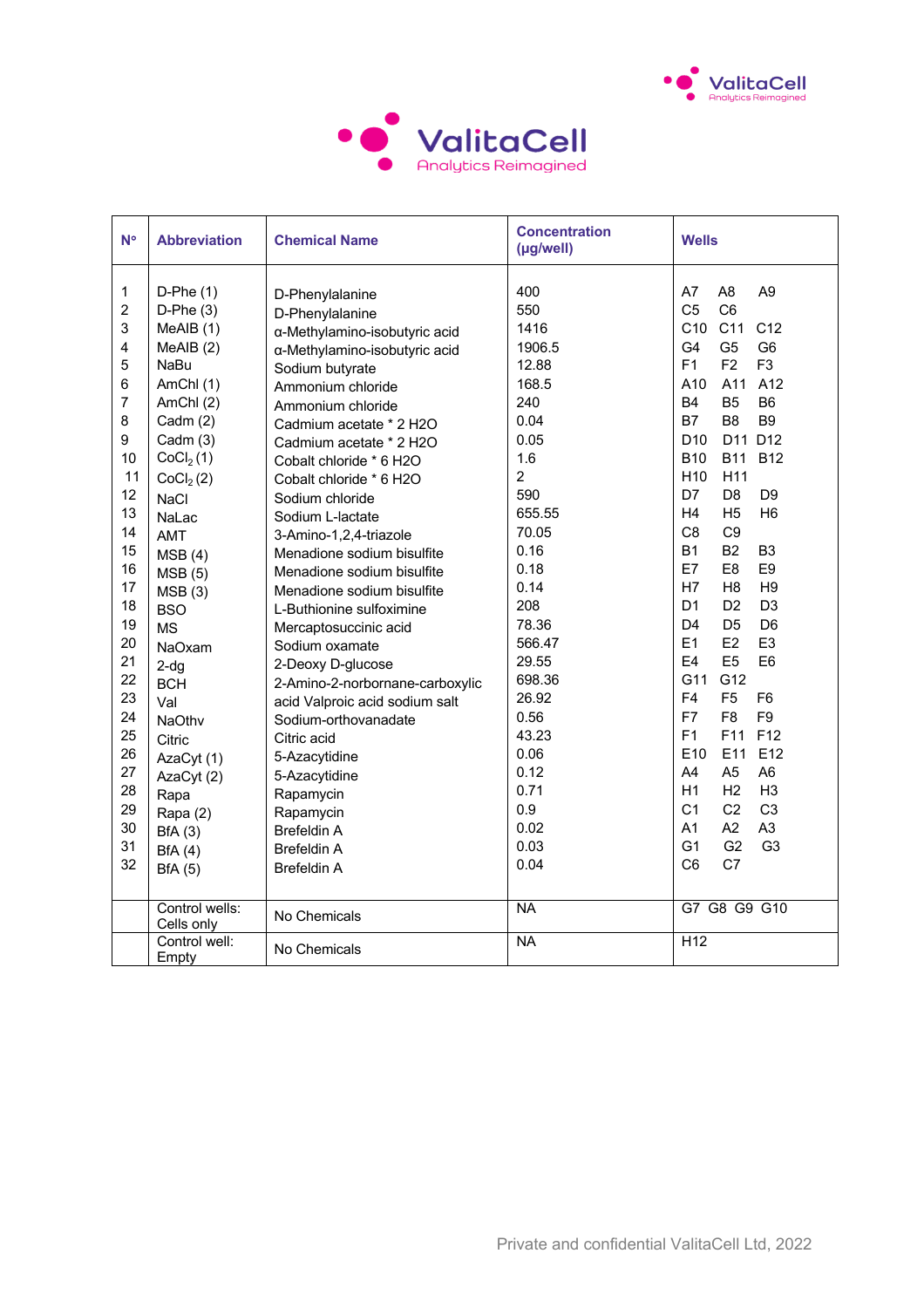# **ValitaCell ChemStress® Materials Safety Statement**

ValitaCell Ltd, NIBRT, Dublin, A94X099 Ireland P: +353 1 215 8130 E: support@valitacell.com



All working solutions for the intermediate ChemStress® plate product, are not classified as hazardous materials by the current state of scientific knowledge.

For the ChemStress® plate, each 50 μl per well of all working chemical solutions are dispended and dried-down. Consequently, the ChemStress® plate is not classified as hazardous materials and an MSDS is not required [as per guidelines].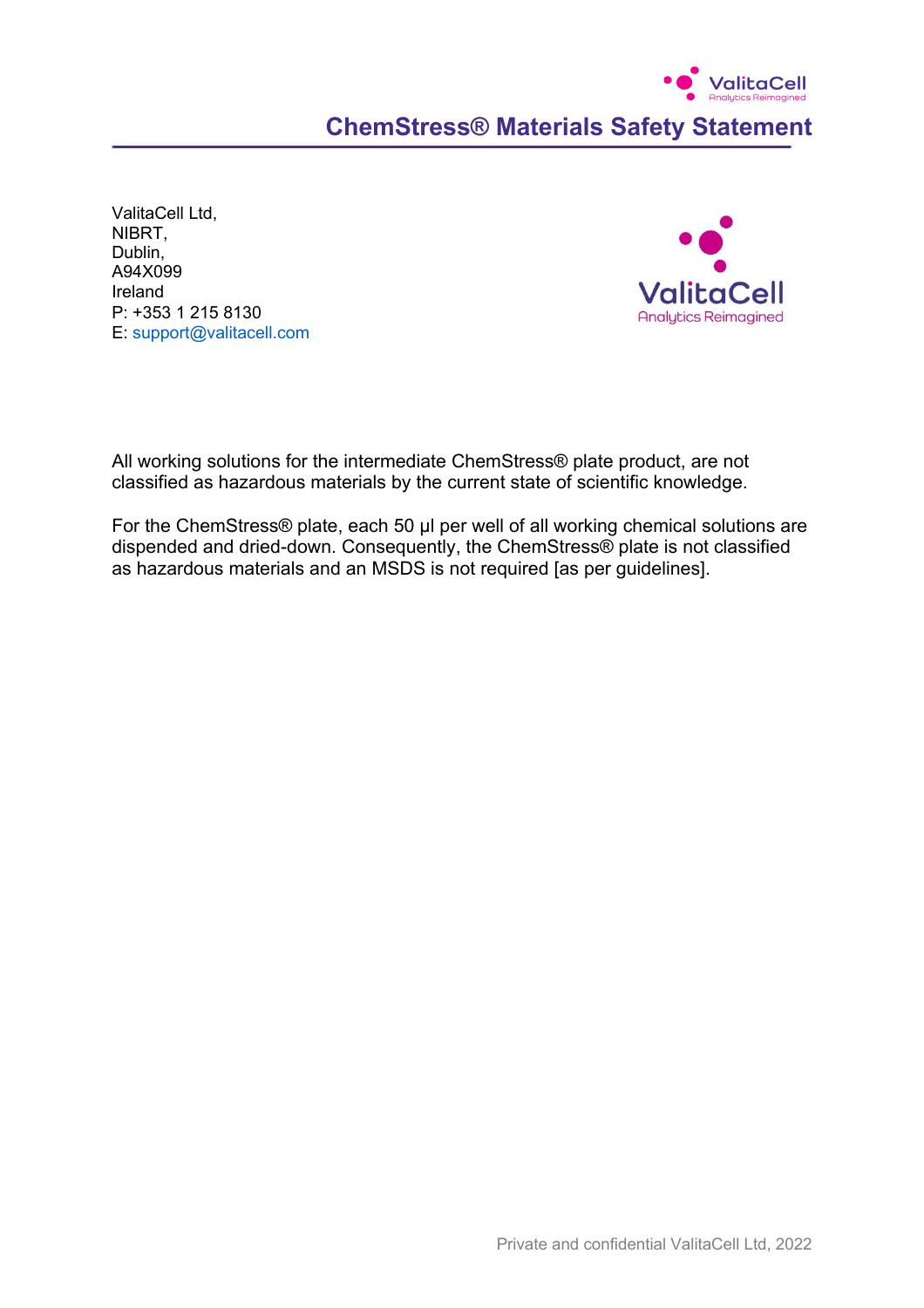### **2-Amino-2-norbornanecarboxylic acid (BCH)**

| <b>Chemical Identity</b>                        |              |                                                                            |  |
|-------------------------------------------------|--------------|----------------------------------------------------------------------------|--|
| 2-aminobicyclo-(2,2,1)heptane-2-carboxylic acid |              |                                                                            |  |
| NH1.                                            |              | SMILES   C1CC2CC1CC2(C(=O)O)N                                              |  |
| OН                                              | <b>InChI</b> | InChI=1S/C8H13NO2/c9-8(7(10)11)4-5-1-2-<br>6(8)3-5/h5-6H,1-4,9H2,(H,10,11) |  |
|                                                 | ChemSpider   | 103149                                                                     |  |

| <b>Chemical Identity</b> |                                                                                                                                                                                                                                                               |  |  |
|--------------------------|---------------------------------------------------------------------------------------------------------------------------------------------------------------------------------------------------------------------------------------------------------------|--|--|
| <b>Function class</b>    | Nutrient Depletion: nutrient uptake inhibitor                                                                                                                                                                                                                 |  |  |
| <b>Primary Target</b>    | System L amino acid transporter                                                                                                                                                                                                                               |  |  |
| Mechanism of Action      | A leucine analogue that inhibits System L transport of neutral<br>amino acids. A depleted cytosolic pool of neutral amino acids<br>has been linked to reduced growth in early culture, and to lower<br>mTOR activity leading to diminished protein synthesis. |  |  |
| References               | (Nicklin et al., 2009) (Edros et al., 2014)                                                                                                                                                                                                                   |  |  |
| ChemStress®<br>Rationale | Cells that struggle to transport neutral amino acids are likely to<br>exhibit low rates of protein synthesis and poor growth.                                                                                                                                 |  |  |
| Well position            | G11-G12                                                                                                                                                                                                                                                       |  |  |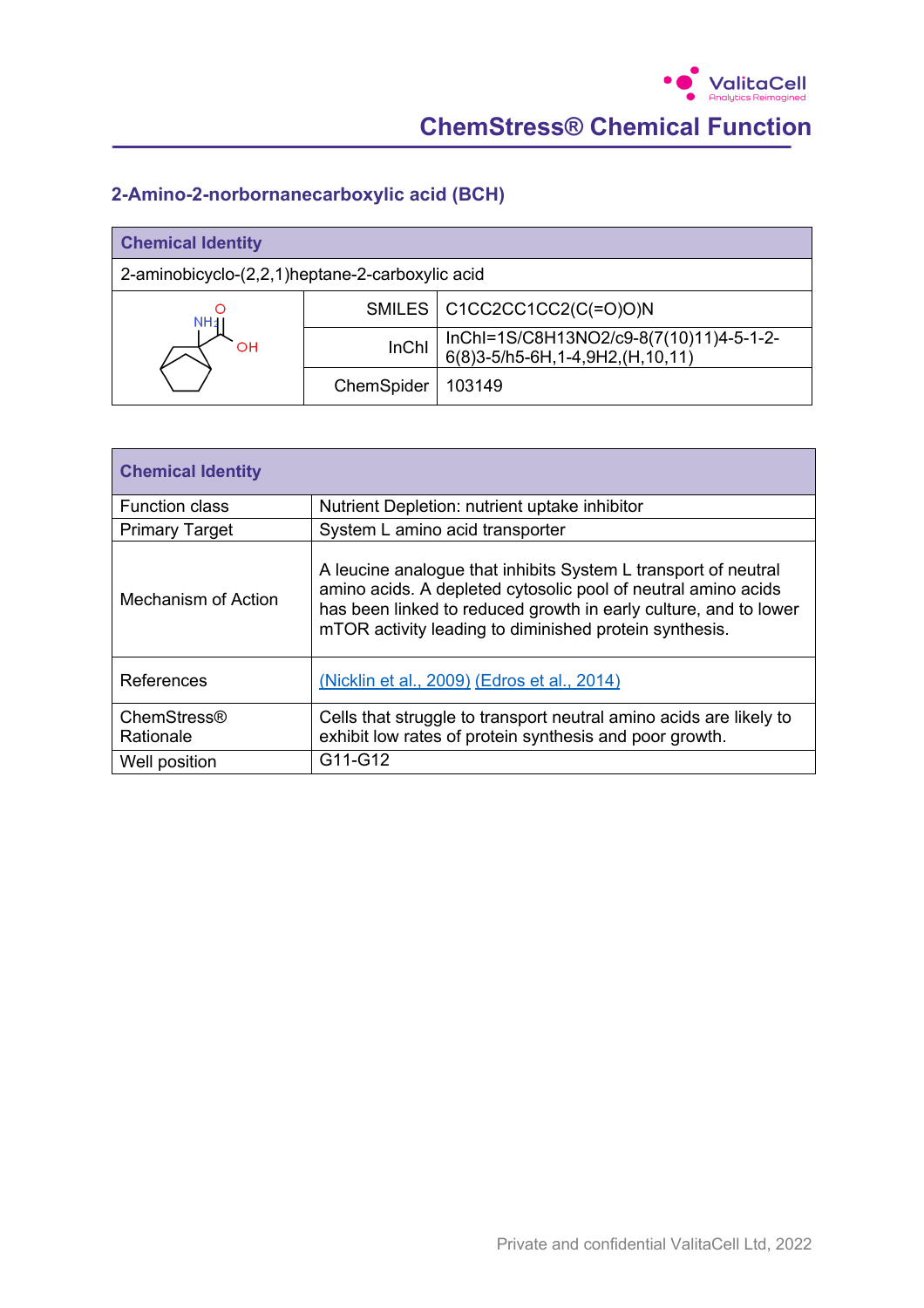

# **D-phenylalanine (D-Phe)**

| <b>Chemical Identity</b> |              |                                                                                        |
|--------------------------|--------------|----------------------------------------------------------------------------------------|
| $D-(+)$ -Phenylalanine   |              |                                                                                        |
|                          |              | SMILES   C1=CC=C(C=C1)C[C@H](C(=O)O)N                                                  |
| NH <sub>2</sub>          | <b>InChI</b> | InChI=1S/C9H11NO2/c10-8(9(11)12)6-7-4-2-<br>1-3-5-7/h1-5,8H,6,10H2,(H,11,12)/t8-/m1/s1 |
| OН                       | ChemSpider   | 64639                                                                                  |

| <b>Chemical Identity</b> |                                                                                                                                                                                                                                  |
|--------------------------|----------------------------------------------------------------------------------------------------------------------------------------------------------------------------------------------------------------------------------|
| <b>Function class</b>    | Nutrient Depletion: nutrient uptake inhibitor                                                                                                                                                                                    |
| <b>Primary Target</b>    | Inhibits system A amino acid transport                                                                                                                                                                                           |
| Mechanism of Action      | Inhibits essential amino acid uptake in cell culture. L-glutamine<br>and L-leucine transport can be impacted. These amino acids are<br>linked to activating mTORC1, which regulates cell growth<br>according to nutrient status. |
| References               | (Nicklin et al., 2009) (Jewell et al., 2015)                                                                                                                                                                                     |
| ChemStress®<br>Rationale | Cells that struggle to uptake amino acids and activate key<br>growth pathways are likely to exhibit altered protein synthesis<br>and poor growth.                                                                                |
| Well position            | $A7-A9(1)$                                                                                                                                                                                                                       |
| Well position            | $C4-C5(3)$                                                                                                                                                                                                                       |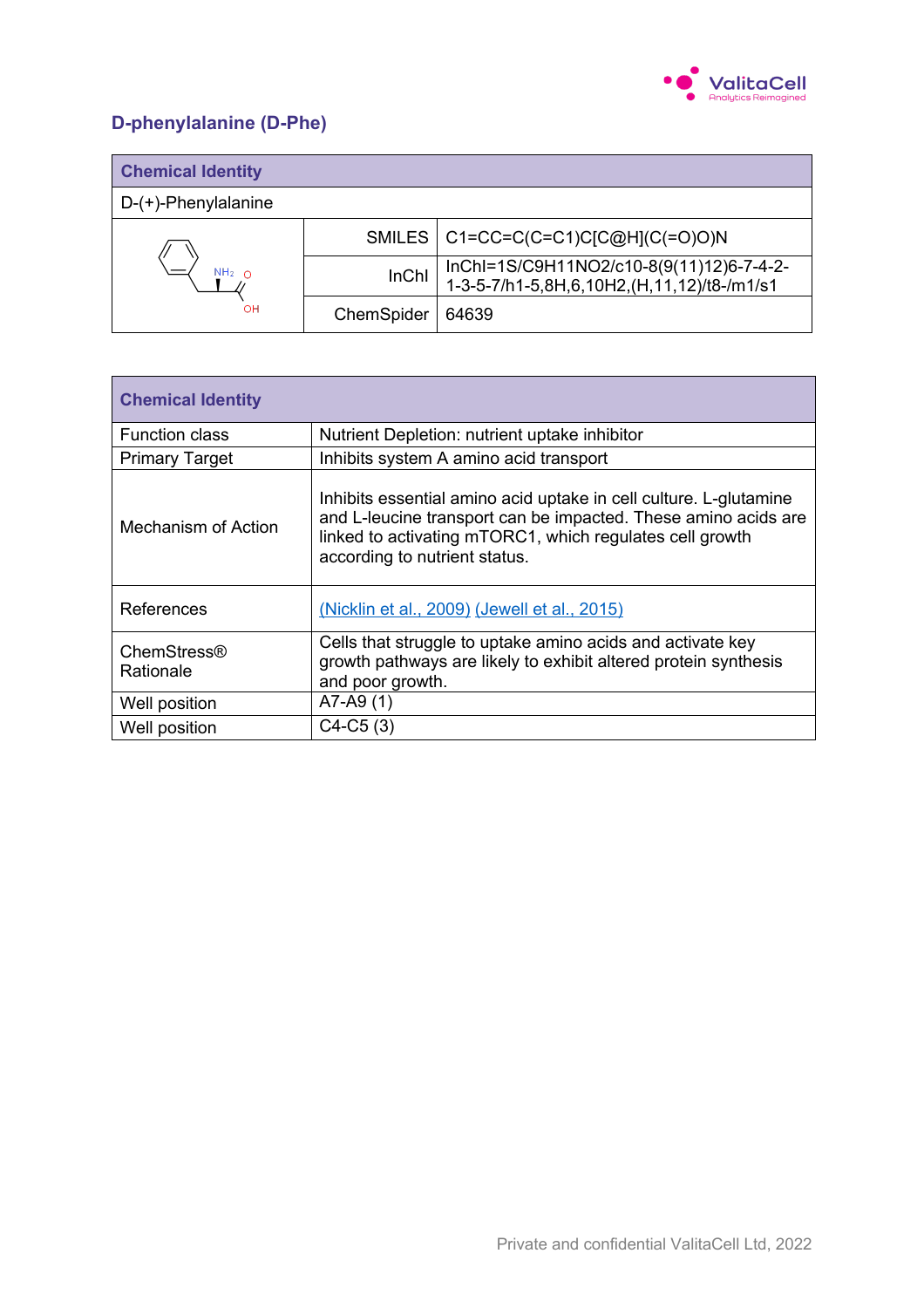

# **2-deoxyglucose (2dg)**

| <b>Chemical Identity</b> |               |                                                                                  |
|--------------------------|---------------|----------------------------------------------------------------------------------|
| 2-Deoxy-D-glucose        |               |                                                                                  |
|                          | <b>SMILES</b> | C(C=O)[C@H]([C@@H]([C@@H](CO)O)O)O                                               |
| HO<br>$=$ $\circ$<br>HO  | <b>InChI</b>  | InChI=1S/C6H12O5/c7-2-1-4(9)6(11)5(10)3-<br>8/h2,4-6,8-11H,1,3H2/t4-,5-,6+/m1/s1 |
| HO                       | ChemSpider    | 97292                                                                            |

| <b>Chemical Identity</b> |                                                                                                                                                                                                                                                                                          |  |  |  |
|--------------------------|------------------------------------------------------------------------------------------------------------------------------------------------------------------------------------------------------------------------------------------------------------------------------------------|--|--|--|
| <b>Function class</b>    | Nutrient Depletion: Nutrient uptake inhibitor                                                                                                                                                                                                                                            |  |  |  |
| <b>Primary Target</b>    | Competitively inhibits glucose metabolism                                                                                                                                                                                                                                                |  |  |  |
| Mechanism of Action      | An analogue of glucose which can be taken up by cells but not<br>fully metabolised. An intermediate of the chemical accumulates<br>in cells and interferes with carbohydrate metabolism by<br>inhibiting glycolytic enzymes. It can induce growth inhibition and<br>alter glycosylation. |  |  |  |
| References               | (Simons et al., 2007) (Ralser et al., 2008) (Gray et al., 2005)                                                                                                                                                                                                                          |  |  |  |
| ChemStress®<br>Rationale | Cells with inhibited glucose metabolism will likely struggle to<br>grow. The quality of product produced by cells may also be<br>impacted.                                                                                                                                               |  |  |  |
| Well position            | $E4-E6$                                                                                                                                                                                                                                                                                  |  |  |  |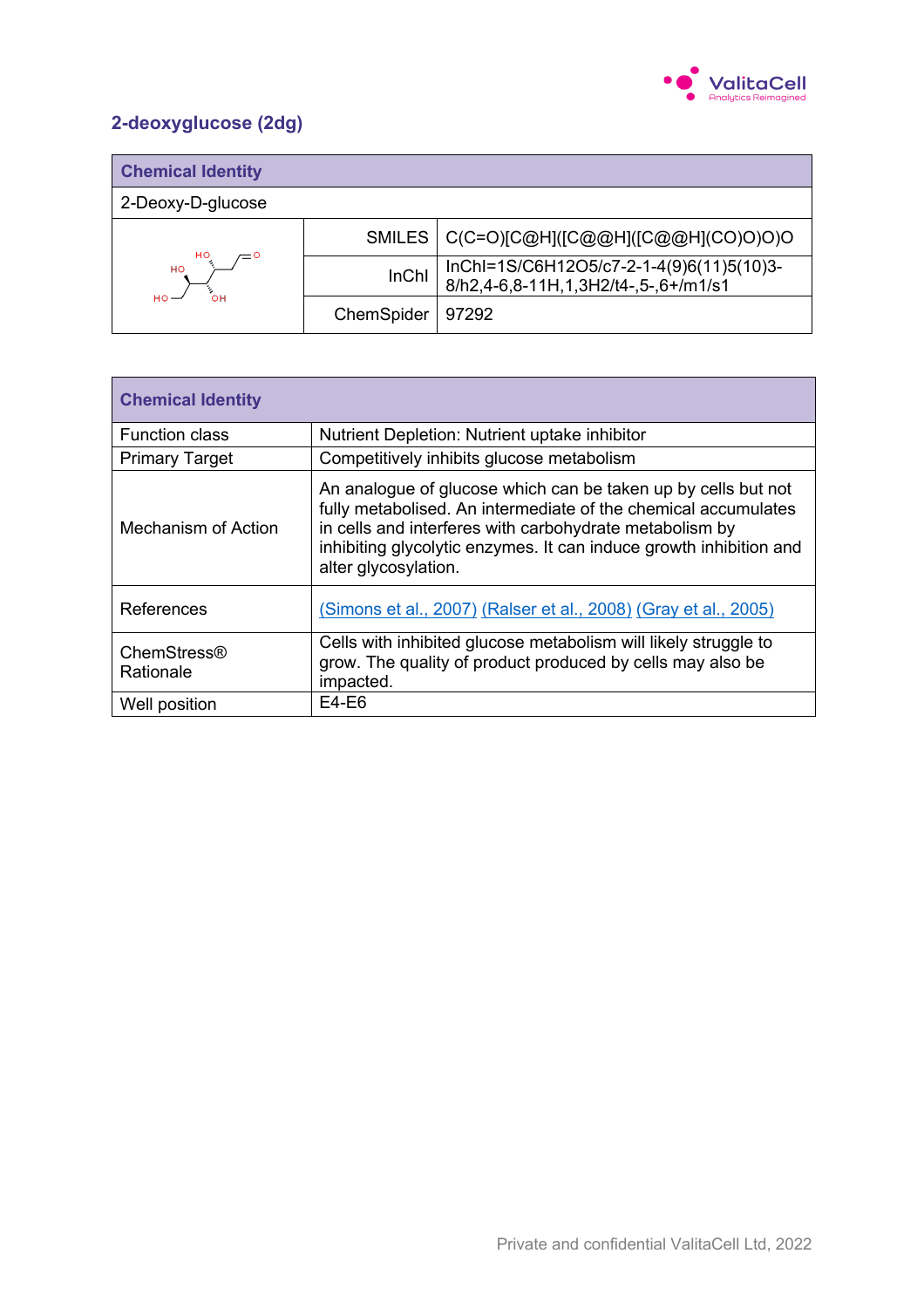

### **Ammonium chloride (Am.Chl)**

| <b>Chemical Identity</b> |                     |                                    |  |  |
|--------------------------|---------------------|------------------------------------|--|--|
| Ammonium chloride        |                     |                                    |  |  |
|                          |                     | $SMILES   [NH4+]$ [Cl-]            |  |  |
| $H_4N^+$ CI <sup>-</sup> |                     | $InChI$   InChI=1S/CIH.H3N/h1H;1H3 |  |  |
|                          | ChemSpider   2380 7 |                                    |  |  |

| <b>Chemical Identity</b> |                                                                                                                                                                                                                                                                                          |  |  |
|--------------------------|------------------------------------------------------------------------------------------------------------------------------------------------------------------------------------------------------------------------------------------------------------------------------------------|--|--|
| <b>Function class</b>    | Cell Cycle Inhibitor: Toxic compound (waste product)                                                                                                                                                                                                                                     |  |  |
| <b>Primary Target</b>    | Glutamine pathway inhibition                                                                                                                                                                                                                                                             |  |  |
| Mechanism of Action      | A common toxic compound that builds up in cell culture as a<br>result of cell metabolism and also decomposition of glutamine in<br>the culture media. High levels of ammonia in culture can cause<br>decreased cell growth, decreased productivity and altered<br>product glycosylation. |  |  |
| References               | (Yang and Butler, 2000) (Lao and Toth, 1997)                                                                                                                                                                                                                                             |  |  |
| ChemStress®<br>Rationale | Cells growing in the presence of waste products will likely<br>struggle to grow and produce product. The quality of the product<br>may also be affected.                                                                                                                                 |  |  |
| Well position            | $A10-A12(1)$                                                                                                                                                                                                                                                                             |  |  |
| Well position            | B4-B6 (2)                                                                                                                                                                                                                                                                                |  |  |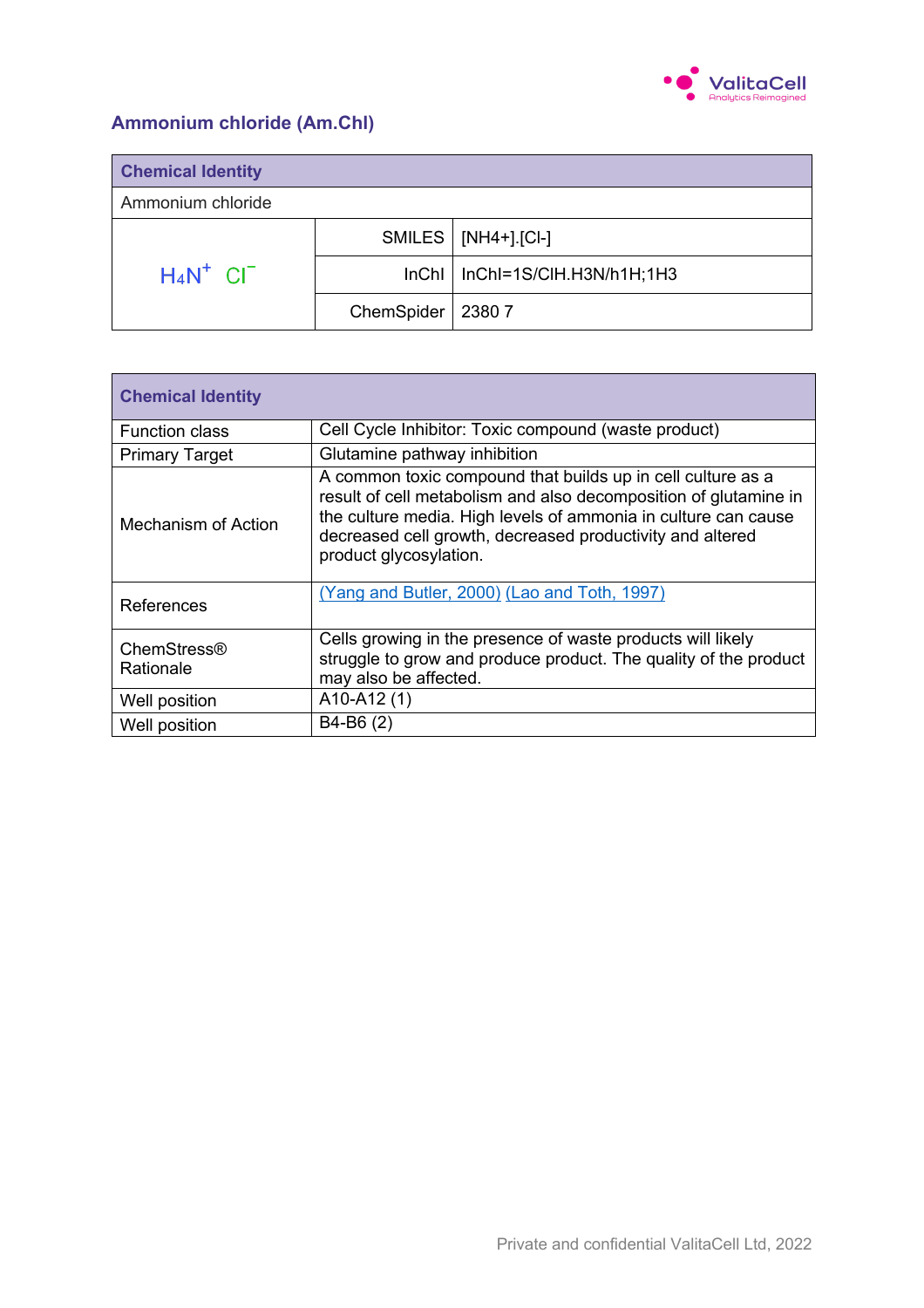

### **Sodium lactate (NaLac)**

| <b>Chemical Identity</b>                     |              |                                                                  |  |
|----------------------------------------------|--------------|------------------------------------------------------------------|--|
| $(\pm)$ -2-Hydroxypropionic acid sodium salt |              |                                                                  |  |
|                                              |              | SMILES   CC(C(=O)[O-])O.[Na+]                                    |  |
| $Na+$                                        | <b>InChI</b> | InChl=1S/C3H6O3.Na/c1-<br>2(4)3(5)6;/h2,4H,1H3,(H,5,6);/q;+1/p-1 |  |
| <b>OH</b>                                    | ChemSpider   | 6049                                                             |  |

| <b>Chemical Identity</b>        |                                                                                                                                                                                                                                                                                                                          |  |  |  |
|---------------------------------|--------------------------------------------------------------------------------------------------------------------------------------------------------------------------------------------------------------------------------------------------------------------------------------------------------------------------|--|--|--|
| <b>Function class</b>           | Osmosis Variations / Cell Cycle Inhibitors                                                                                                                                                                                                                                                                               |  |  |  |
| <b>Primary Target</b>           | Increase osmolarity                                                                                                                                                                                                                                                                                                      |  |  |  |
| Mechanism of Action             | Increased lactate levels are common as cell culture time<br>increases. Lactate reduces growth rate and increases the<br>osmolarity, with cells entering into a stationary phase. The high<br>osmolarity is potentially the cause of reduced growth and cell<br>cycle arrest observed in cells exposed to sodium lactate. |  |  |  |
| References                      | (Yoon et al., 2001) (Buchsteiner et al., 2018) (Pan et al.,<br>2017) (Martínez et al., 2013) (Freund and Croughan, 2018)                                                                                                                                                                                                 |  |  |  |
| <b>ChemStress®</b><br>Rationale | Cells growing in the presence of waste products and increased<br>osmolarity will likely struggle to grow and produce product.                                                                                                                                                                                            |  |  |  |
| Well position                   | $H4-H6$                                                                                                                                                                                                                                                                                                                  |  |  |  |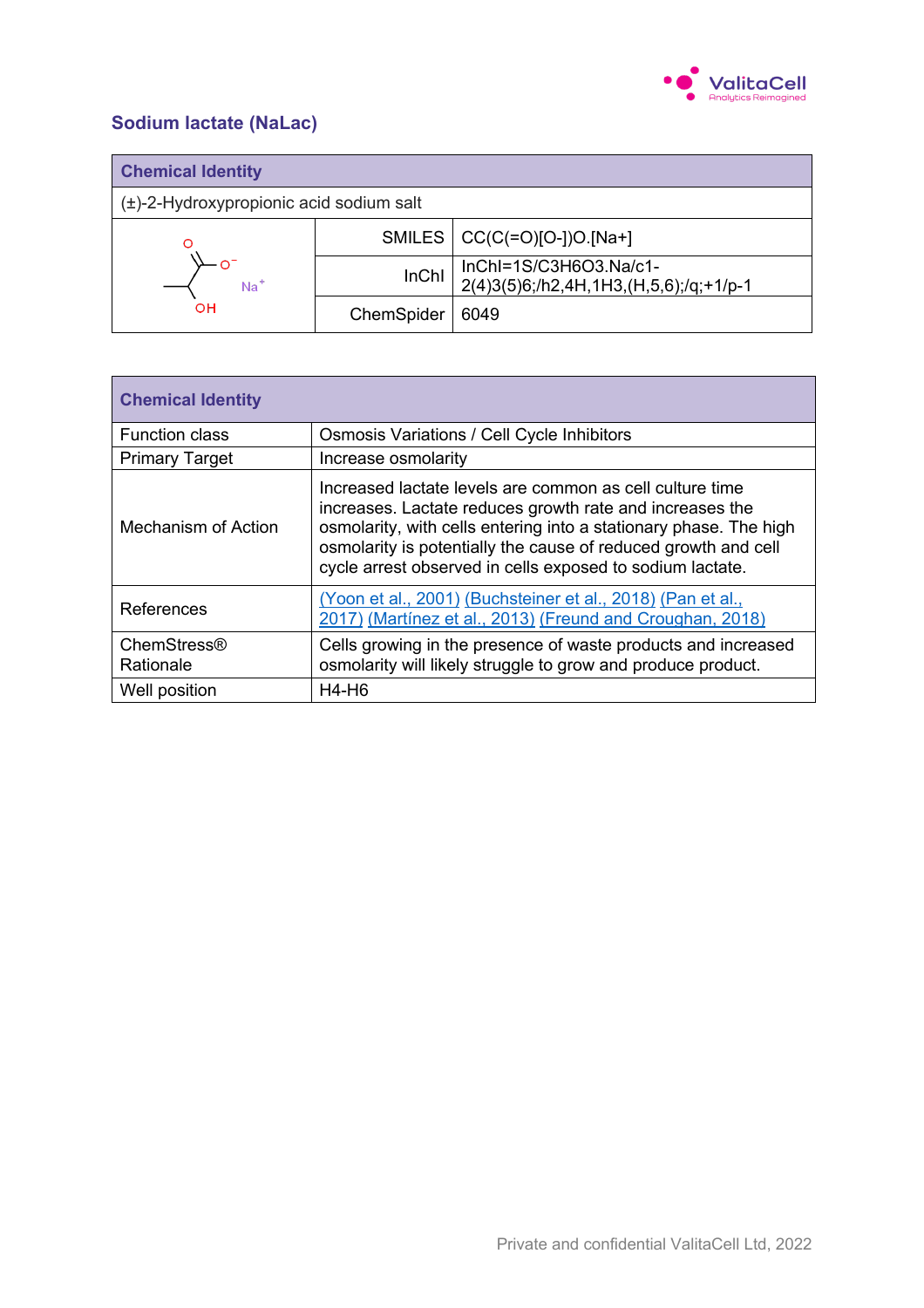

# **Cadmium acetate dihydrate (Cadm)**

| <b>Chemical Identity</b>        |              |                                                                              |
|---------------------------------|--------------|------------------------------------------------------------------------------|
| Cadmium acetate-2-hydrate       |              |                                                                              |
| Cd<br>CH <sub>2</sub><br>$H_2C$ |              | SMILES   CC(=O)O.CC(=O)O.O.O.[Cd]                                            |
|                                 | <b>InChI</b> | InChI=1S/2C2H4O2.Cd.2H2O/c2*1-<br>2(3)4;;;/h2*1H3,(H,3,4);;2*1H2/q;;+2;;/p-2 |
|                                 | ChemSpider   | 5020634                                                                      |

| <b>Chemical Identity</b> |                                                                                                                                                                                                                                                                                                                      |
|--------------------------|----------------------------------------------------------------------------------------------------------------------------------------------------------------------------------------------------------------------------------------------------------------------------------------------------------------------|
| <b>Function class</b>    | Cell Cycle Inhibition / Apoptosis Modulator                                                                                                                                                                                                                                                                          |
| <b>Primary Target</b>    | Cell cycle arrest                                                                                                                                                                                                                                                                                                    |
| Mechanism of Action      | Delays cell cycle progression regardless of cell cycle phase.<br>The arrest of cells in culture can have specific affects e.g.<br>elevated levels of G2/M phase is usually indicative of apoptosis<br>while sustained arrest at G0/G1 phase is linked to<br>differentiation, peak biogenesis and protein expression. |
| References               | (Yang et al., 2004) (Du et al., 2015)                                                                                                                                                                                                                                                                                |
| ChemStress®<br>Rationale | Cells affected may have delays in cell cycle progression and<br>struggle to increase biomass, maintain viability and produce<br>product.                                                                                                                                                                             |
| Well position            | $B7-B9(2)$                                                                                                                                                                                                                                                                                                           |
| Well position            | $D10-D12(3)$                                                                                                                                                                                                                                                                                                         |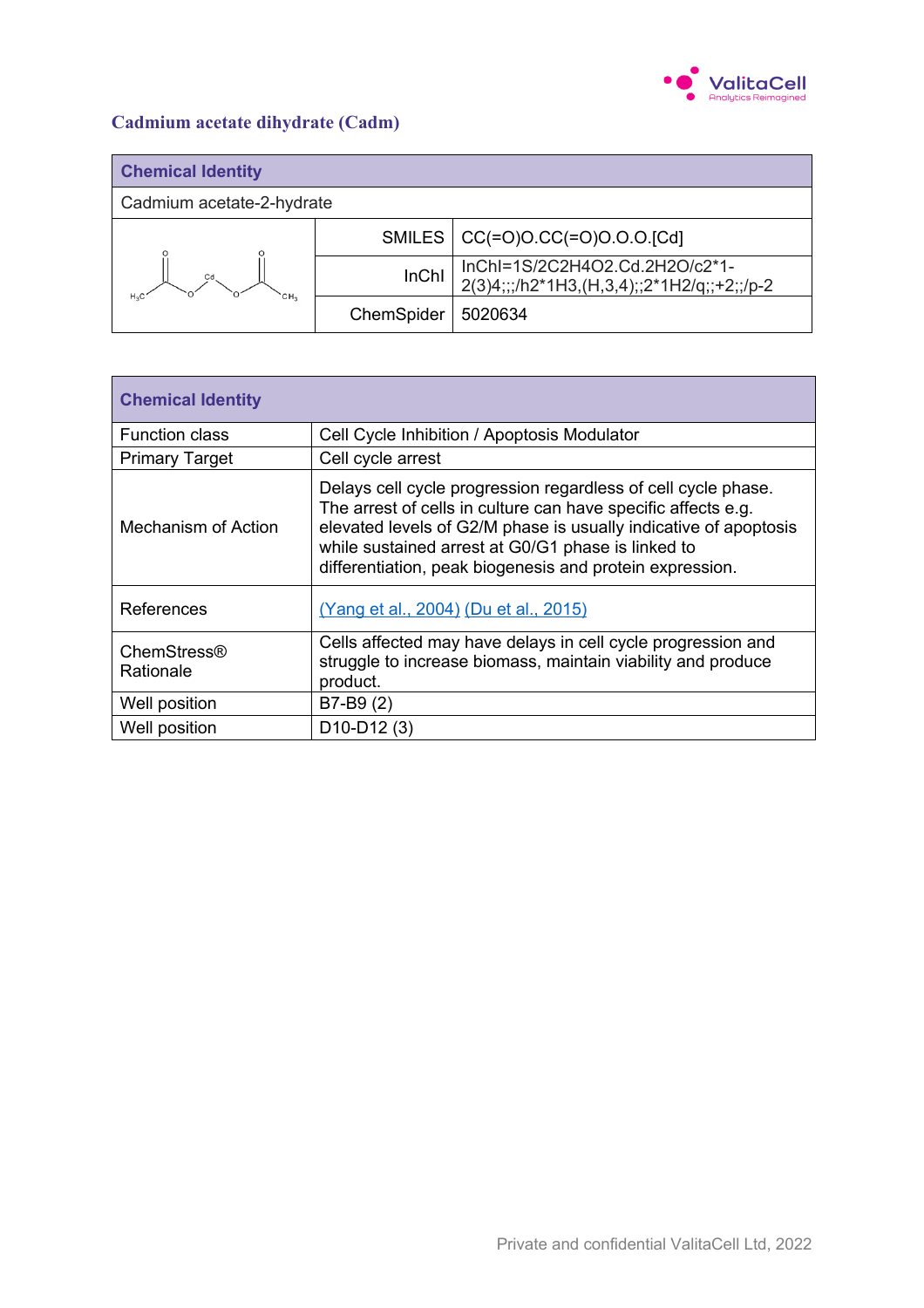

### **α-(methylamino)isobutyric acid (MeAIB)**

| <b>Chemical Identity</b>               |            |                                                            |
|----------------------------------------|------------|------------------------------------------------------------|
| 2-(Methylamino)-2-methylpropionic acid |            |                                                            |
| OH                                     |            | SMILES $\vert$ CC(C)(C(=O)O)NC                             |
|                                        | InChI      | InChI=1S/C5H11NO2/c1-5(2,6-3)4(7)8/h6H,<br>$1-3H3,(H,7,8)$ |
|                                        | ChemSpider | 68242                                                      |

| <b>Chemical Identity</b> |                                                                                                                                                                          |
|--------------------------|--------------------------------------------------------------------------------------------------------------------------------------------------------------------------|
| <b>Function class</b>    | <b>Nutrient Depletion</b>                                                                                                                                                |
| <b>Primary Target</b>    | Inhibits proline transport and system A amino acid transport                                                                                                             |
| Mechanism of Action      | An amino acid analogue for system A mediated transport of<br>amino acids into cells. Acts to inhibit system A transport activity<br>decreasing the amino acids in cells. |
| References               | (Curriden and Englesberg, 1981) (Hatanaka et al., 2006)<br>(Hatanaka et al., 2001) (Freeman et al., 1999)                                                                |
| ChemStress®<br>Rationale | Cells that struggle to uptake amino acids may struggle to<br>produce enough nutrients to grow and manufacture product.                                                   |
| Well position            | $C10-C12(1)$                                                                                                                                                             |
| Well position            | $G4-G6(2)$                                                                                                                                                               |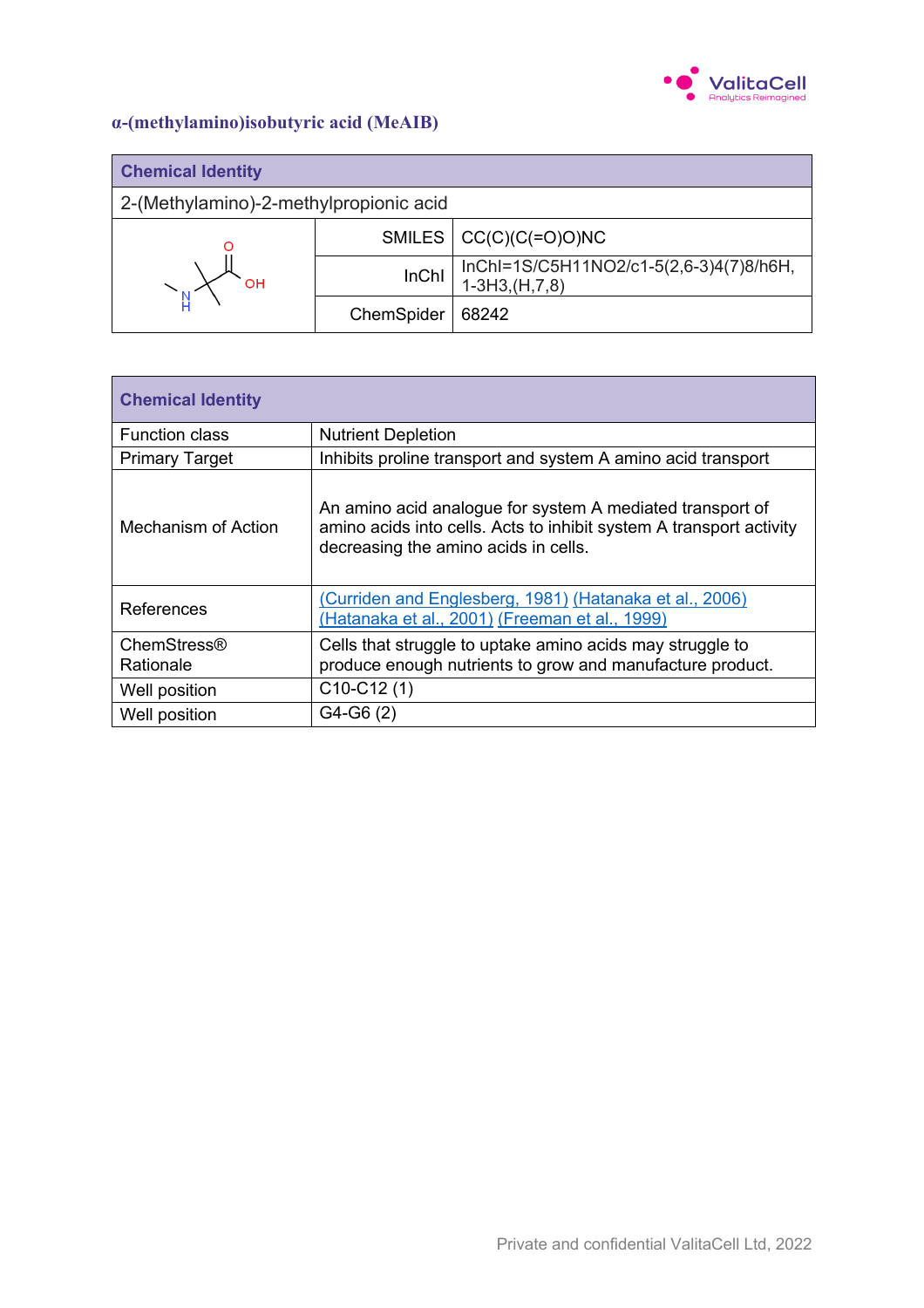

# **Valproic acid (Val)**

| <b>Chemical Identity</b> |            |                                                                     |
|--------------------------|------------|---------------------------------------------------------------------|
| 2-Propylpentanoic acid   |            |                                                                     |
| ⊣ר                       |            | SMILES   CCCC(CCC)C(=O)O                                            |
|                          | InChl      | InChI=1S/C8H16O2/c1-3-5-7(6-4-<br>2)8(9)10/h7H,3-6H2,1-2H3,(H,9,10) |
|                          | ChemSpider | 3009                                                                |

| <b>Chemical Identity</b> |                                                                                                                                                                                                                                                                                                                         |
|--------------------------|-------------------------------------------------------------------------------------------------------------------------------------------------------------------------------------------------------------------------------------------------------------------------------------------------------------------------|
| <b>Function class</b>    | Genetic Stressors / Cell Cycle Inhibition                                                                                                                                                                                                                                                                               |
| <b>Primary Target</b>    | Histone Deacetylase Inhibitor (HDACi)                                                                                                                                                                                                                                                                                   |
| Mechanism of Action      | Shown to block cell growth in culture and increase recombinant<br>protein production in transiently and stably infected cell cultures.<br>Cells exposed to high levels can exhibit increased endoplasmic<br>reticulum (ER) stress and decreased growth and productivity.<br>Can modulate recombinant protein production |
| References               | (Backliwal et al., 2008) (Segar et al., 2017) (Wulhfard et al.,<br>2010) (Yang et al., 2014)                                                                                                                                                                                                                            |
| ChemStress®<br>Rationale | Cells which are sensitive to cell cycle inhibition, are likely to<br>exhibit decreased viability and may exhibit saturation of<br>productivity.                                                                                                                                                                         |
| Well position            | $F4-F6$                                                                                                                                                                                                                                                                                                                 |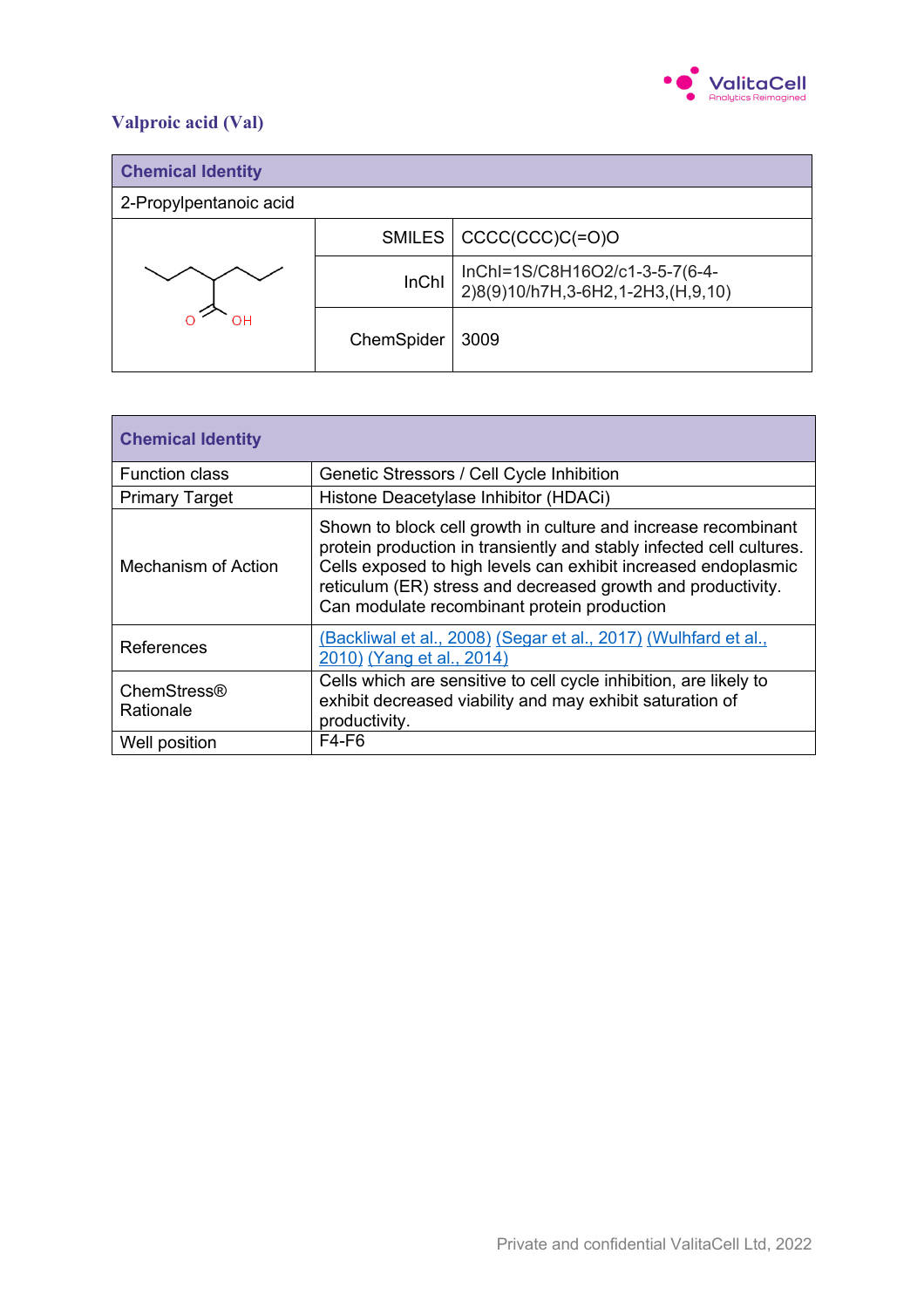

#### **Sodium Butyrate (NaBu)**

| <b>Chemical Identity</b> |              |                                                                   |
|--------------------------|--------------|-------------------------------------------------------------------|
| Butyric acid sodium salt |              |                                                                   |
| $O- Na+$                 |              | SMILES $ $ CCCC(=O)[O-] [Na+]                                     |
|                          | <b>InChI</b> | InChl=1S/C4H8O2.Na/c1-2-3-4(5)6;/h2-<br>3H2,1H3,(H,5,6);/q;+1/p-1 |
|                          | ChemSpider   | 8727                                                              |

| <b>Chemical Identity</b>        |                                                                                                                                                                                                                                                                                                                          |
|---------------------------------|--------------------------------------------------------------------------------------------------------------------------------------------------------------------------------------------------------------------------------------------------------------------------------------------------------------------------|
| <b>Function class</b>           | <b>Genetic Stressors / Metabolic Stressors</b>                                                                                                                                                                                                                                                                           |
| <b>Primary Target</b>           | Histone Deacetylase Inhibitor (HDACi)                                                                                                                                                                                                                                                                                    |
| Mechanism of Action             | Can increase cell productivity when cells are exposed to<br>appropriate concentrations. Cells sensitive to high<br>concentrations can exhibit deteriorated product quality, resulting<br>in increased heterogeneity of product glycosylation and<br>decreased cell viability in culture. Can control cell proliferation. |
| References                      | (Sung et al., 2004) (Rahimi-Zarchi et al., 2018) (Allen et al.,<br>2008) (Chen et al., 2011) (Avello et al., 2017)                                                                                                                                                                                                       |
| <b>ChemStress®</b><br>Rationale | Cells which are sensitive to high levels likely exhibit decreased<br>protein production, or deterioration of product quality. Cells will<br>largely exhibit decreased viability in the presence of the<br>chemical.                                                                                                      |
| Well position                   | $F1-F3$                                                                                                                                                                                                                                                                                                                  |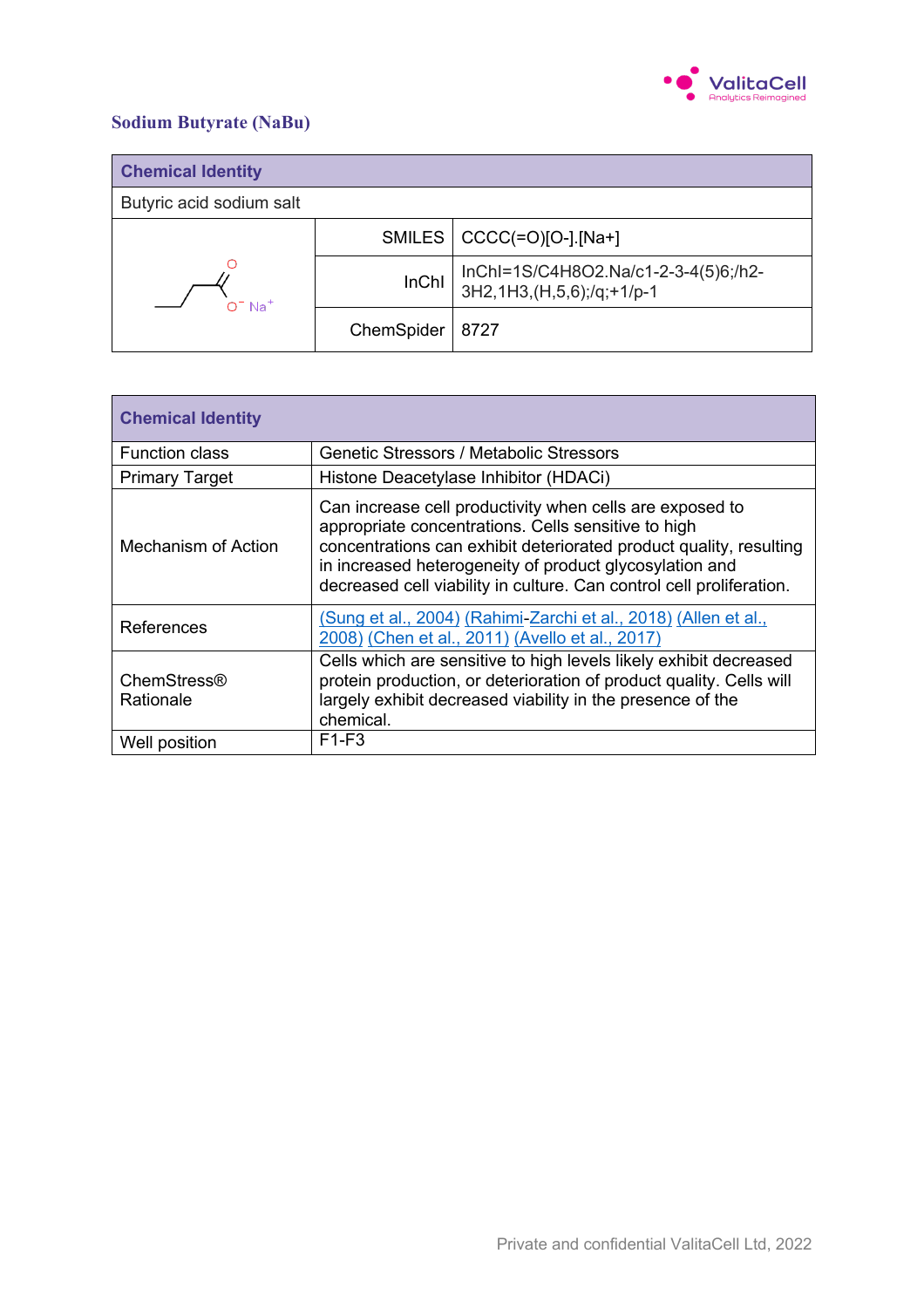

#### **Sodium Orthovanadate (NaOthv)**

| <b>Chemical Identity</b>                      |            |                                                  |
|-----------------------------------------------|------------|--------------------------------------------------|
| Sodium vanadium oxide                         |            |                                                  |
|                                               |            | SMILES   [O-][V](=O)([O-])[O-].[Na+].[Na+].[Na+] |
| $O^{-1}$<br>Na <sup>+</sup> $O^{-1}$<br>$Na+$ | InChI      | InChl=1S/3Na.4O.V/q3*+1;;3*-1;                   |
| $Na+$                                         | ChemSpider | 55575                                            |

| <b>Chemical Identity</b> |                                                                                                                                                                                                                                                                         |
|--------------------------|-------------------------------------------------------------------------------------------------------------------------------------------------------------------------------------------------------------------------------------------------------------------------|
| <b>Function class</b>    | <b>Apoptosis Modulators</b>                                                                                                                                                                                                                                             |
| <b>Primary Target</b>    | Protein phosphotyrosyl phosphatases (PTPs) competitive<br>inhibitor                                                                                                                                                                                                     |
| Mechanism of Action      | Inhibits protein tyrosine phosphatases (PTP), which modulate<br>proliferation, migration and apoptosis of cells. Sensitive cells<br>may exhibit loss of viability in the presence of the inhibitor.<br>Differential response can be due to genetic background of cells. |
| References               | (Le et al., 2017) (Ruddraraju and Zhang, 2017) (Huyer et al.,<br>1997) (Través et al., 2014) (Khalil and Jameson, 2017)                                                                                                                                                 |
| ChemStress®<br>Rationale | Cells which are sensitive to apoptosis inhibition will likely exhibit<br>no impact on viability, relative to untreated cells.                                                                                                                                           |
| Well position            | F7-F9                                                                                                                                                                                                                                                                   |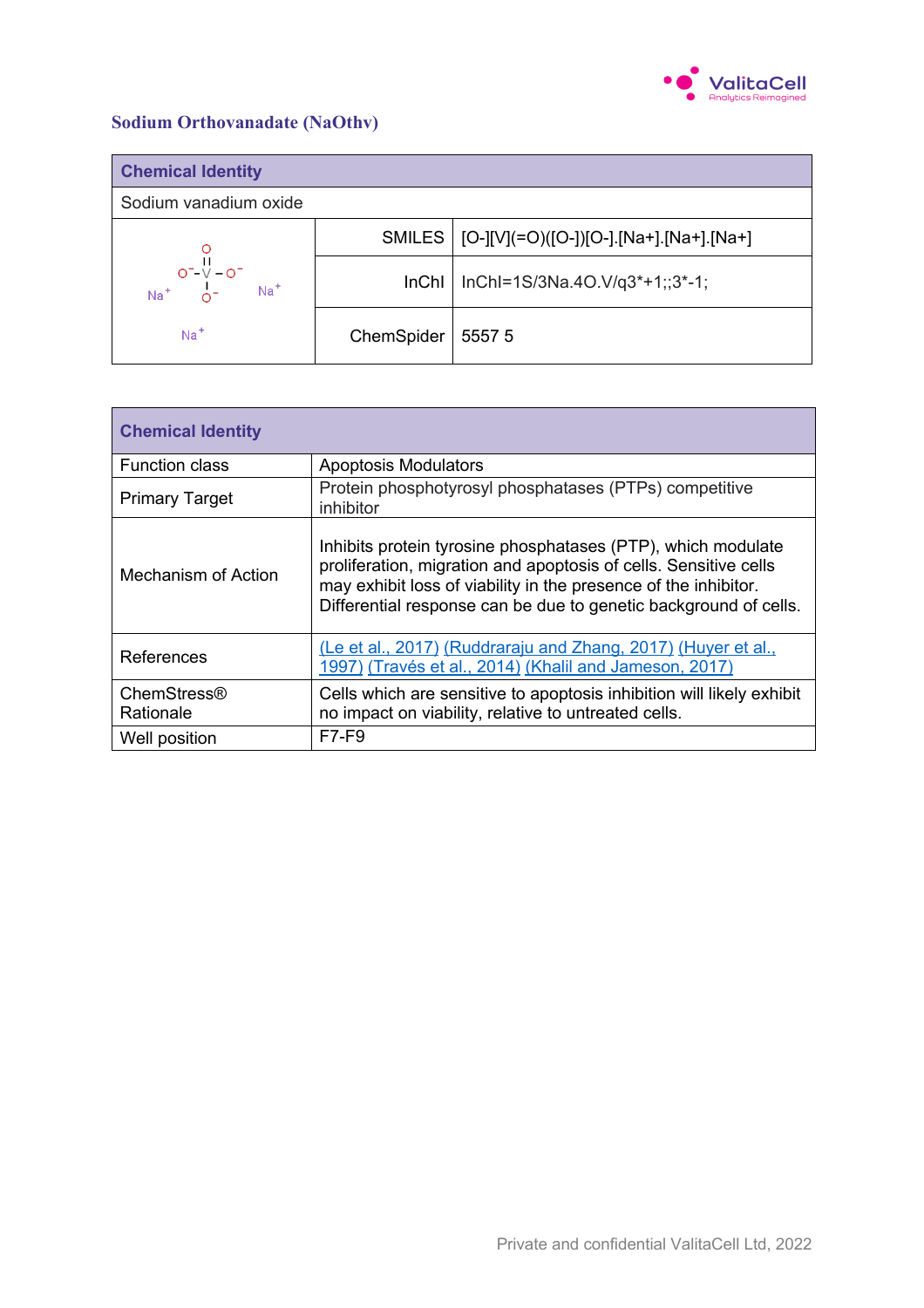

#### **Sodium Chloride (NaCl)**

| <b>Chemical Identity</b> |            |                               |
|--------------------------|------------|-------------------------------|
| Sodium Monochloride      |            |                               |
|                          | SMILES     | [Na+].[Cl-]                   |
| $CI- Na+$                | lnChI      | InChl=1S/ClH.Na/h1H;/q;+1/p-1 |
|                          | ChemSpider | 5044                          |

| <b>Chemical Identity</b>        |                                                                                                                                                                                                                      |
|---------------------------------|----------------------------------------------------------------------------------------------------------------------------------------------------------------------------------------------------------------------|
| <b>Function class</b>           | <b>Osmosis Variation</b>                                                                                                                                                                                             |
| <b>Primary Target</b>           | Increase osmolarity                                                                                                                                                                                                  |
| Mechanism of Action             | Increases the osmolarity of the cell culture environment.<br>Increased secretion of protein may be observed coupled with<br>decreased cell growth. Mimics the hyperosmolarity seen in<br>batch and fed-batch culture |
| References                      | (Shen et al., 2010) (Buchsteiner et al., 2018) (Wuest et al.,<br>2012)                                                                                                                                               |
| <b>ChemStress®</b><br>Rationale | Cells which are sensitive to increased osmolarity may typically<br>exhibit decreased viability in these osmotic environments.                                                                                        |
| Well position                   | $D7-D9$                                                                                                                                                                                                              |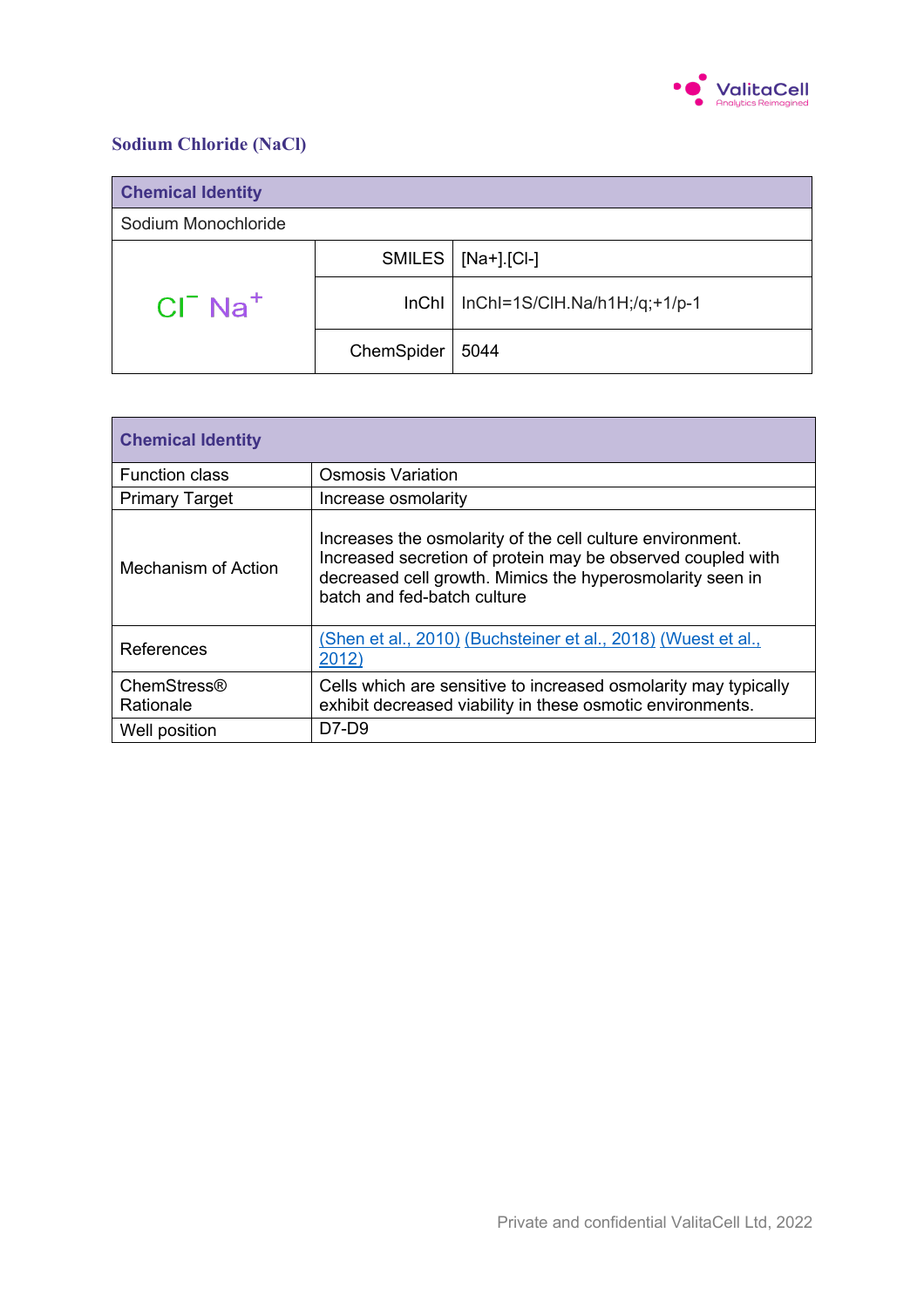

### **3-Amino-1,2,4-triazole (AMT)**

| <b>Chemical Identity</b> |            |                                                     |
|--------------------------|------------|-----------------------------------------------------|
| 2-Aminotriazole          |            |                                                     |
| $H_2N$                   |            | SMILES   C1=NNC(=N1)N                               |
|                          | InChl      | InChI=1S/C2H4N4/c3-2-4-1-5-6-<br>2/h1H,(H3,3,4,5,6) |
|                          | ChemSpider | 11488551                                            |

| <b>Chemical Identity</b> |                                                                                                                                                                                                                                              |
|--------------------------|----------------------------------------------------------------------------------------------------------------------------------------------------------------------------------------------------------------------------------------------|
| <b>Function class</b>    | <b>Oxidative Stresses</b>                                                                                                                                                                                                                    |
| <b>Primary Target</b>    | Inhibitor of catalase                                                                                                                                                                                                                        |
| Mechanism of Action      | Decreases the activity of peroxisome catalase, increasing the<br>levels of reactive oxygen species (ROS) (e.g. hydrogen<br>peroxide) produced by cells. Dysregulation of peroxisome<br>catalase is also linked to age-lated damage of cells. |
| References               | (Spitz et al., 1992) (Walton, 2012)                                                                                                                                                                                                          |
| ChemStress®<br>Rationale | Cells will typically exhibit decreases in viability and protein<br>production, lack of sensitivity may indicated robustness against<br>ROS.                                                                                                  |
| Well position            | $C8-C9$                                                                                                                                                                                                                                      |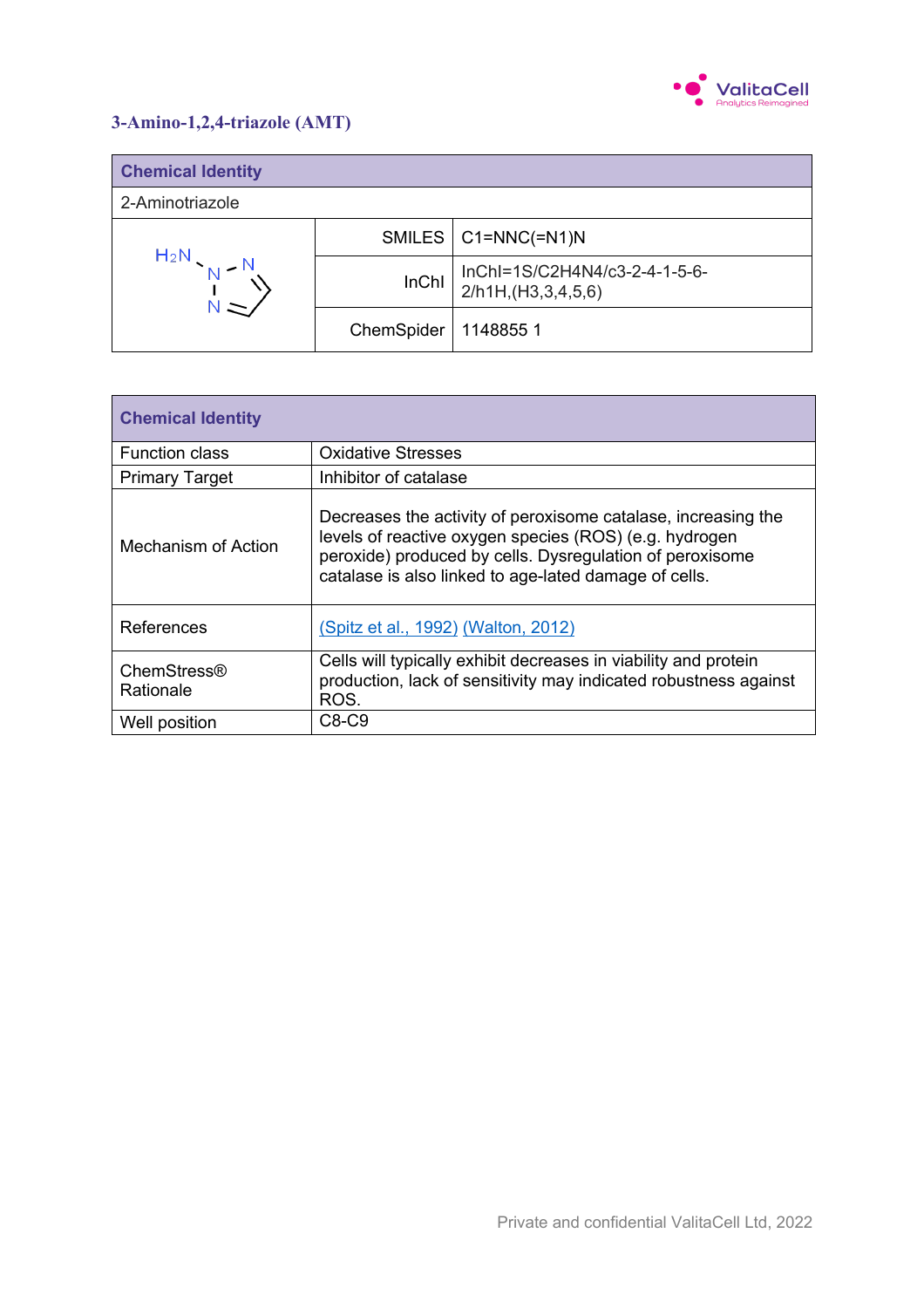

# **Menadione Sodium Bisulfite (MSB)**

| <b>Chemical Identity</b>                     |               |                                                                                                                            |
|----------------------------------------------|---------------|----------------------------------------------------------------------------------------------------------------------------|
| 2-Methyl-1,4-naphthoquinone sodium bisulfite |               |                                                                                                                            |
|                                              | <b>SMILES</b> | CC1(CC(=O)C2=CC=CC=C2C1=O)S(=O)(=O)[O-<br>l.[Na+]                                                                          |
| $Na+$                                        | <b>InChI</b>  | InChI=1S/C11H10O5S.Na/c1-11(17(14,15)16)6-<br>9(12)7-4-2-3-5-8(7)10(11)13;/h2-<br>5H, 6H2, 1H3, (H, 14, 15, 16);/q; +1/p-1 |
|                                              | ChemSpider    | 8219                                                                                                                       |

| <b>Chemical Identity</b>        |                                                                                                                                                                      |
|---------------------------------|----------------------------------------------------------------------------------------------------------------------------------------------------------------------|
| <b>Function class</b>           | Oxidative Stresses / Cell Cycle Inhibitor/ Apoptosis Modulator                                                                                                       |
| <b>Primary Target</b>           | Cytotoxin that targets mitochondria                                                                                                                                  |
| Mechanism of Action             | Model compound to promote oxidative stress; disrupts the<br>antioxidant glutathione (GSH). Disruption of GSH leads to<br>increased sensitivity of cells to oxidants. |
| References                      | (Vallis et al., 1997) (Astakhova et al., 2018)                                                                                                                       |
| <b>ChemStress®</b><br>Rationale | Cells sensitive to oxidative stress will likely exhibit decreased<br>viability, product production may not be affected.                                              |
| Well position                   | $B1-B3(4)$                                                                                                                                                           |
| Well position                   | $E7-E9(5)$                                                                                                                                                           |
| Well position                   | $H7-H9(3)$                                                                                                                                                           |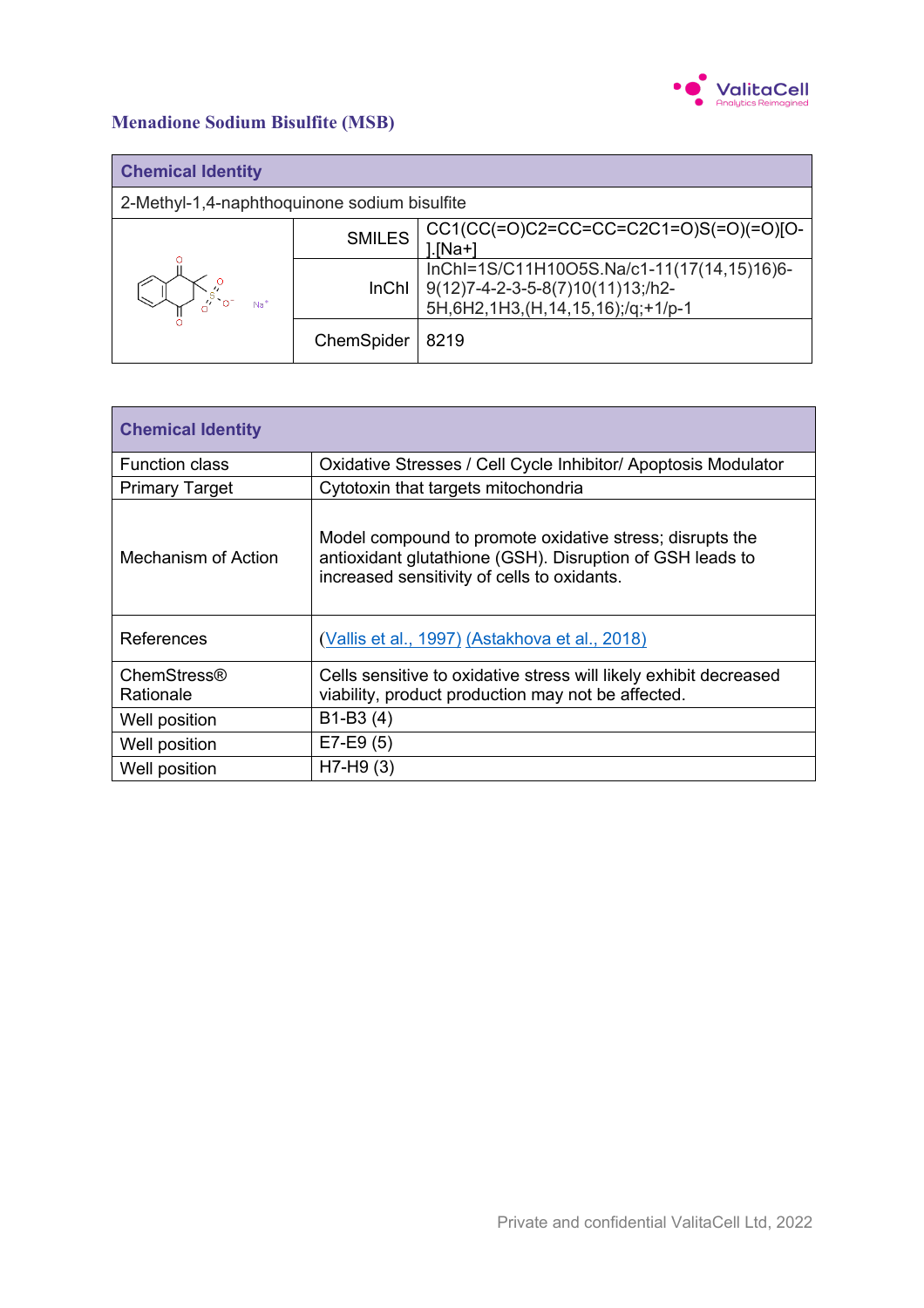

# **L-Buthionine sulfoximine (BSO)**

| <b>Chemical Identity</b>                       |               |                                                                                            |
|------------------------------------------------|---------------|--------------------------------------------------------------------------------------------|
| 2-Amino-4-(S-butylsulfonimidoyl) butanoic acid |               |                                                                                            |
|                                                | <b>SMILES</b> | $CCCCS(=N)(=O)CCC(C(=O)ON)$                                                                |
|                                                | <b>InChI</b>  | InChI=1S/C8H18N2O3S/c1-2-3-5-<br>14(10,13)6-4-7(9)8(11)12/h7,10H,2-<br>6,9H2,1H3,(H,11,12) |
|                                                | ChemSpider    | 19896                                                                                      |

| <b>Chemical Identity</b>   |                                                                                                                             |
|----------------------------|-----------------------------------------------------------------------------------------------------------------------------|
| <b>Function class</b>      | Oxidative Stresses / Apoptosis Modulator                                                                                    |
| <b>Primary Target</b>      | Inhibits glutathione (GSH) synthesis                                                                                        |
| <b>Mechanism of Action</b> | Induces oxidative stress in cells by inhibiting the production of<br>antioxidant GSH. Can increase apoptosis in some cells. |
| References                 | (Clark et al., 1984) (Feary et al., 2017) (Tagde et al., 2014)                                                              |
| ChemStress®<br>Rationale   | Cells sensitive to oxidative stress will typically have decreased<br>viability and productivity.                            |
| Well position              | $D1-D3$                                                                                                                     |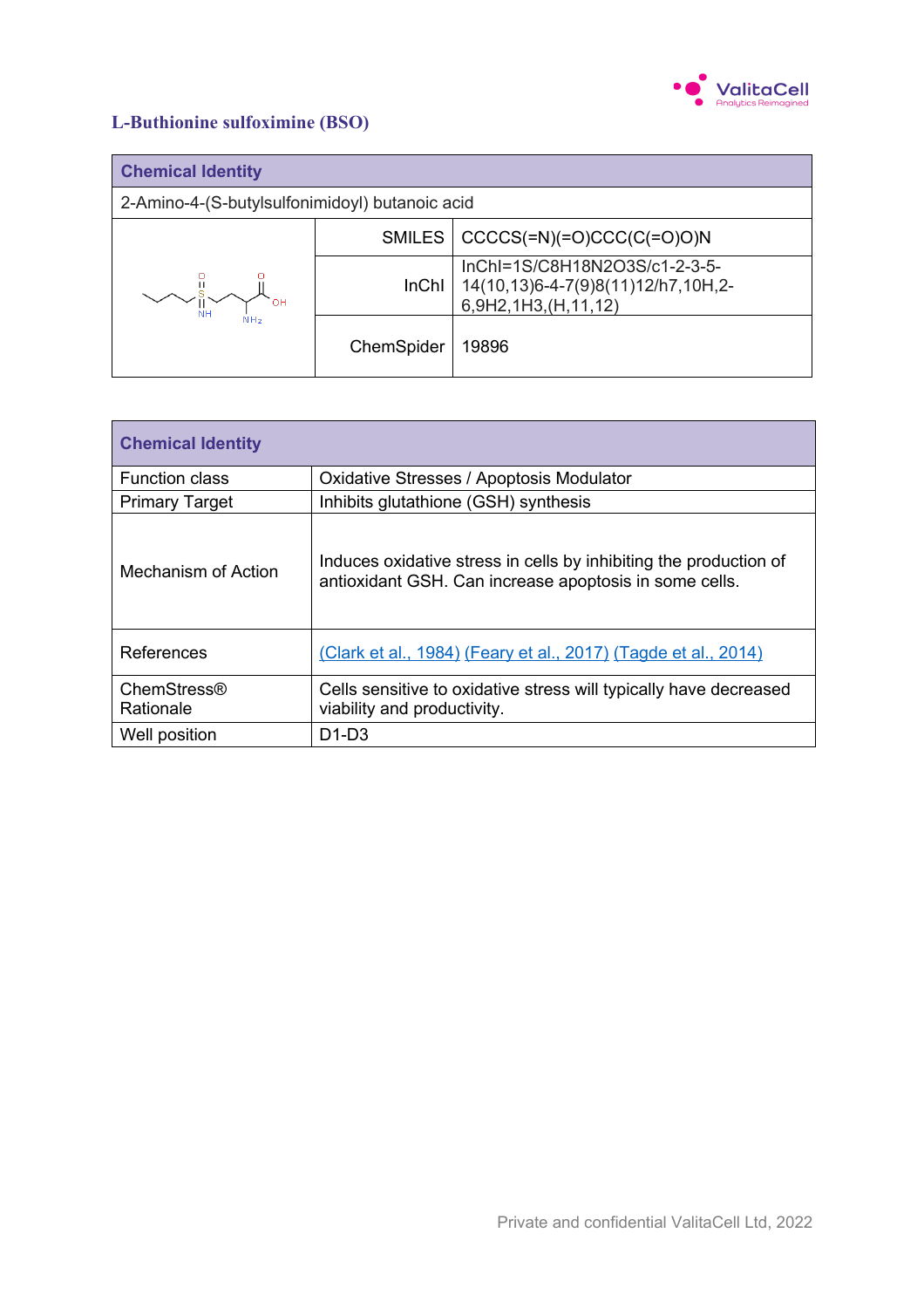

# **Mercaptosuccinic Acid (MS)**

| <b>Chemical Identity</b> |               |                                                                  |
|--------------------------|---------------|------------------------------------------------------------------|
| Thiomalic acid           |               |                                                                  |
| HO<br>sн                 | <b>SMILES</b> | $  C(C(C(=O)O)S)C(=O)O  $                                        |
|                          | <b>InChI</b>  | InChI=1S/C4H6O4S/c5-3(6)1-<br>2(9)4(7)8/h2,9H,1H2,(H,5,6)(H,7,8) |
| нс                       | ChemSpider    | 6032                                                             |

| <b>Chemical Identity</b> |                                                                                                                                                                         |
|--------------------------|-------------------------------------------------------------------------------------------------------------------------------------------------------------------------|
| <b>Function class</b>    | <b>Oxidative Stresses</b>                                                                                                                                               |
| <b>Primary Target</b>    | Inhibits glutathione peroxidases                                                                                                                                        |
| Mechanism of Action      | Inhibits the antioxidative enzyme glutathione peroxidase.<br>Increases the levels of reactive oxygen species (ROS) in cells<br>and can increase the apoptosis of cells. |
| References               | (Quispe et al., 2019) (Ishihara et al., 2011)                                                                                                                           |
| ChemStress®<br>Rationale | Cells which are sensitive to oxidative stress exhibit decrease<br>viability and productivity.                                                                           |
| Well position            | $D4-D6$                                                                                                                                                                 |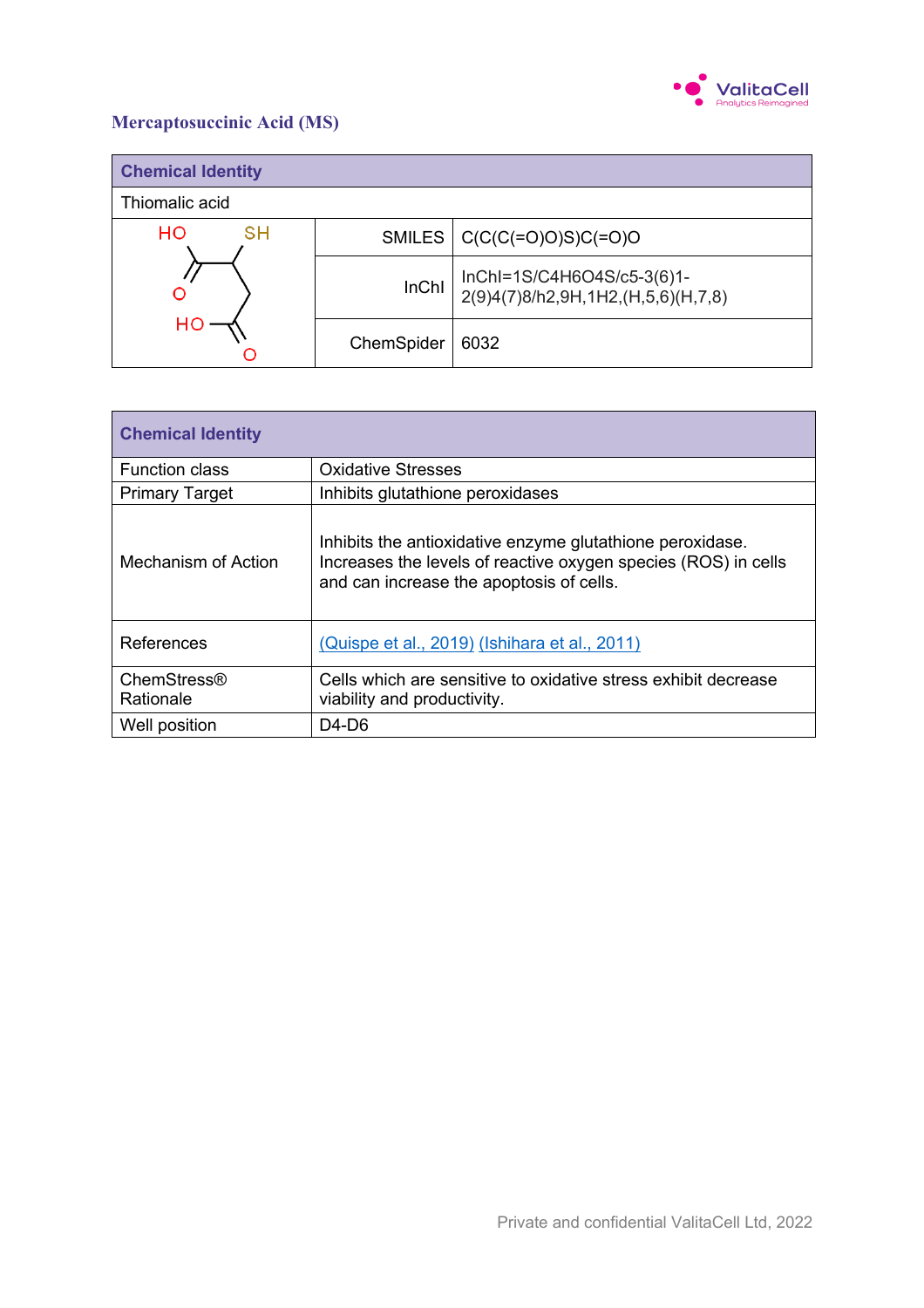

### **Sodium Oxamate (NaOxam)**

| <b>Chemical Identity</b>          |              |                                                                     |
|-----------------------------------|--------------|---------------------------------------------------------------------|
| Oxalic acid monoamide sodium salt |              |                                                                     |
| ∩⊺                                |              | SMILES $ C(=O)(C(=O)[O-])N.[Na+]$                                   |
|                                   | <b>InChI</b> | InChI=1S/C2H3NO3.Na/c3-<br>$1(4)2(5)6$ ;/h(H2,3,4)(H,5,6);/q;+1/p-1 |
|                                   | ChemSpider   | 5052                                                                |

| <b>Chemical Identity</b> |                                                                                                                                                                                                                                                                                                                                          |
|--------------------------|------------------------------------------------------------------------------------------------------------------------------------------------------------------------------------------------------------------------------------------------------------------------------------------------------------------------------------------|
| <b>Function class</b>    | <b>Metabolic Stressors</b>                                                                                                                                                                                                                                                                                                               |
| <b>Primary Target</b>    | Inhibits lactate dehydrogenase (LDH)                                                                                                                                                                                                                                                                                                     |
| Mechanism of Action      | Targets energy metabolism of cells, interrupting aerobic<br>glycolysis by inhibiting LDH. Reduces the lactate level in cells,<br>which is relevant during fed-batch culture where accumulation of<br>lactate can be high. However, increased levels of respiration<br>have been shown to increase cells sensitivity to oxidative stress. |
| References               | (Zhao et al., 2015) (Kim and Lee, 2007) (Jeong et al., 2006)                                                                                                                                                                                                                                                                             |
| ChemStress®<br>Rationale | Cells which are sensitive can have decreased viability and<br>productivity potentially as a result of increased sensitivity to<br>oxidative stress.                                                                                                                                                                                      |
| Well position            | $F1-F3$                                                                                                                                                                                                                                                                                                                                  |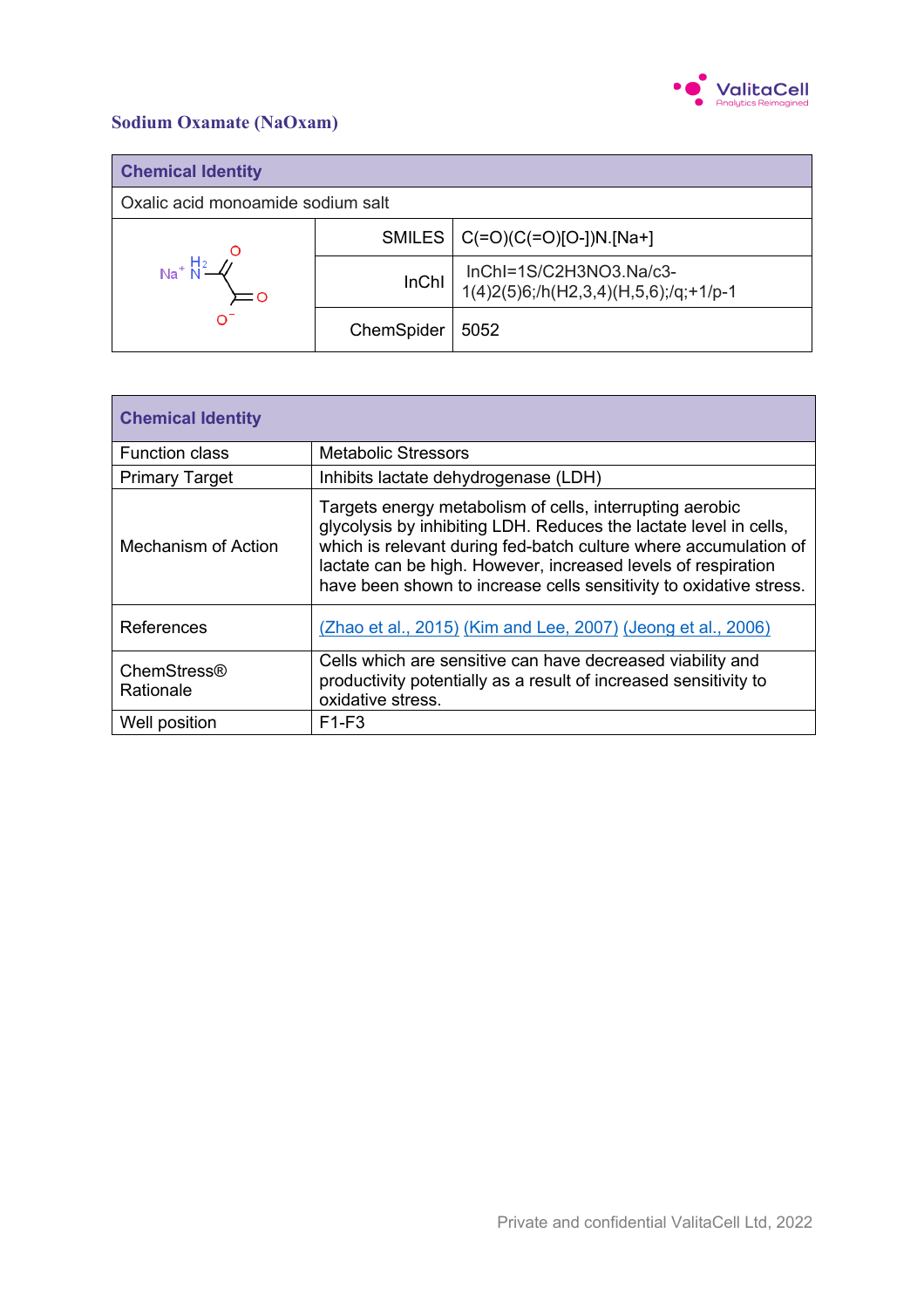

### **Cobalt chloride \* 6 H2O (CoCl)**

| <b>Chemical Identity</b> |            |                                             |
|--------------------------|------------|---------------------------------------------|
| Cobalt(2+) dichloride    |            |                                             |
| CI<br>$Cl - Co$          |            | SMILES   [CI-].[CI-].[Co+2]                 |
|                          |            | $InChI$   InChI=1S/2CIH.Co/h2*1H;/q;;+2/p-2 |
|                          | ChemSpider | 22708                                       |

| <b>Chemical Identity</b> |                                                                                                                       |
|--------------------------|-----------------------------------------------------------------------------------------------------------------------|
| <b>Function class</b>    | <b>Oxidative Stresses</b>                                                                                             |
| <b>Primary Target</b>    | Induces hypoxia-inducible factor 1 (HIF-1)                                                                            |
| Mechanism of Action      | Used to induce hypoxia, by stabilising hypoxia-inducible factors<br>in cell culture under normoxic conditions.        |
| References               | (Wu and Yotnda, 2011) (Gao et al., 2016) (Muñoz-Sánchez and<br>Chánez-Cárdenas, 2019)                                 |
| ChemStress®<br>Rationale | Cells which are sensitive generally exhibit decreased viability<br>and productivity in response to hypoxia induction. |
| Well position            | B10-B12(1)                                                                                                            |
| Well position            | H10-H11 (2)                                                                                                           |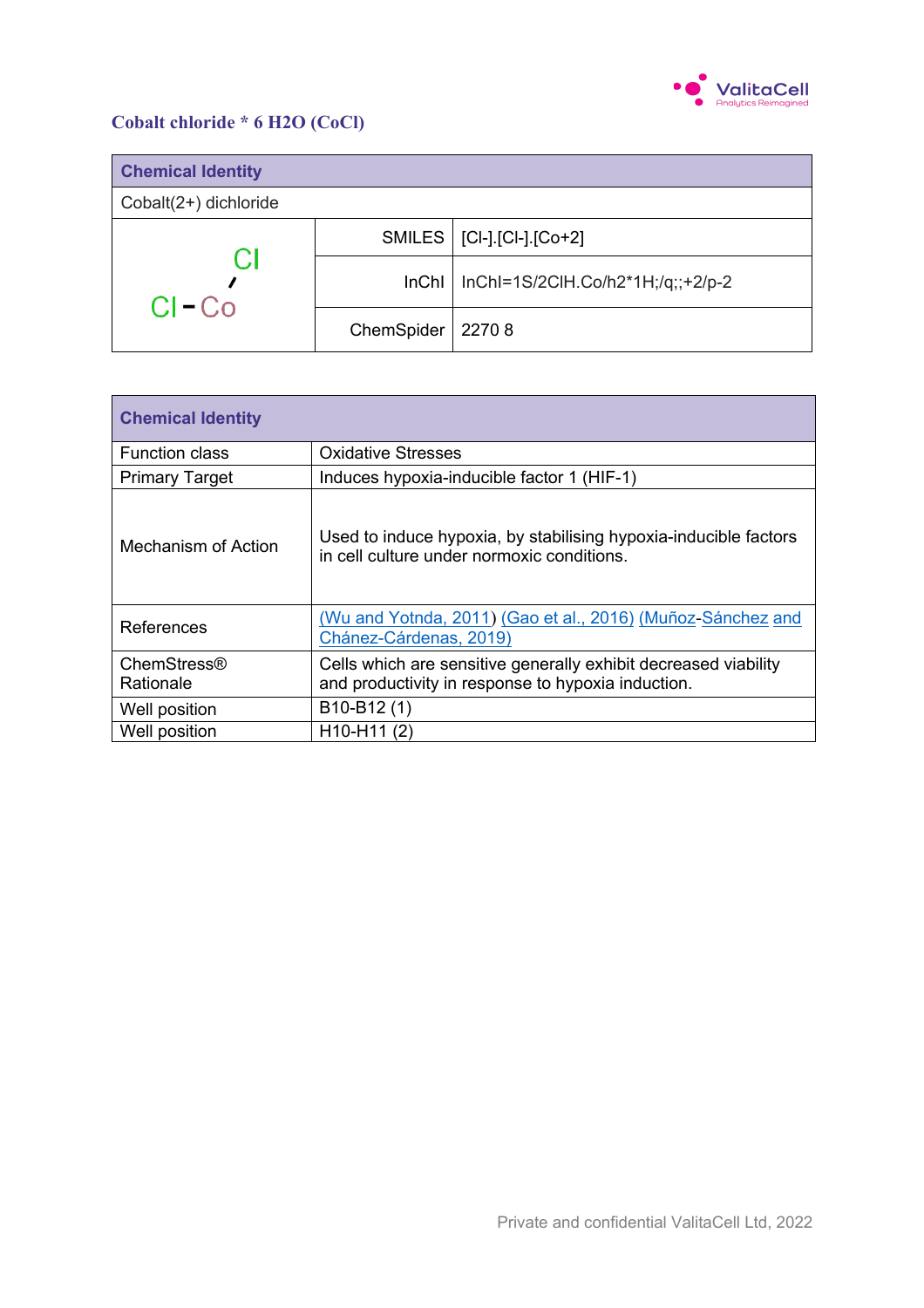

# **Citric acid (Citric)**

| <b>Chemical Identity</b>     |              |                                                                                                     |
|------------------------------|--------------|-----------------------------------------------------------------------------------------------------|
| b-Hydroxytricarballylic Acid |              |                                                                                                     |
| <b>HO</b><br>OH<br>HO<br>но  | SMILES       | $  C(C(=O)O)C(CC(=O)O)(C(=O)O)O$                                                                    |
|                              | <b>InChI</b> | InChI=1S/C6H8O7/c7-3(8)1-6(13,5(11)12)2-<br>4(9)10/h13H,1-<br>2H2, (H, 7, 8) (H, 9, 10) (H, 11, 12) |
|                              | ChemSpider   | 305                                                                                                 |

| <b>Chemical Identity</b> |                                                                                                                                                |  |
|--------------------------|------------------------------------------------------------------------------------------------------------------------------------------------|--|
| <b>Function class</b>    | <b>Osmotic Variations</b>                                                                                                                      |  |
| <b>Primary Target</b>    | Decreases the pH of culture                                                                                                                    |  |
| Mechanism of Action      | Reduces the pH of the cell culture environment.                                                                                                |  |
| References               | (Guimarães et al., 2010)                                                                                                                       |  |
| ChemStress®<br>Rationale | Cells sensitive to decreased pH will typically exhibit decreased<br>proliferation and may have altered cell morphology and product<br>quality. |  |
| Well position            | F <sub>10-F<sub>12</sub></sub>                                                                                                                 |  |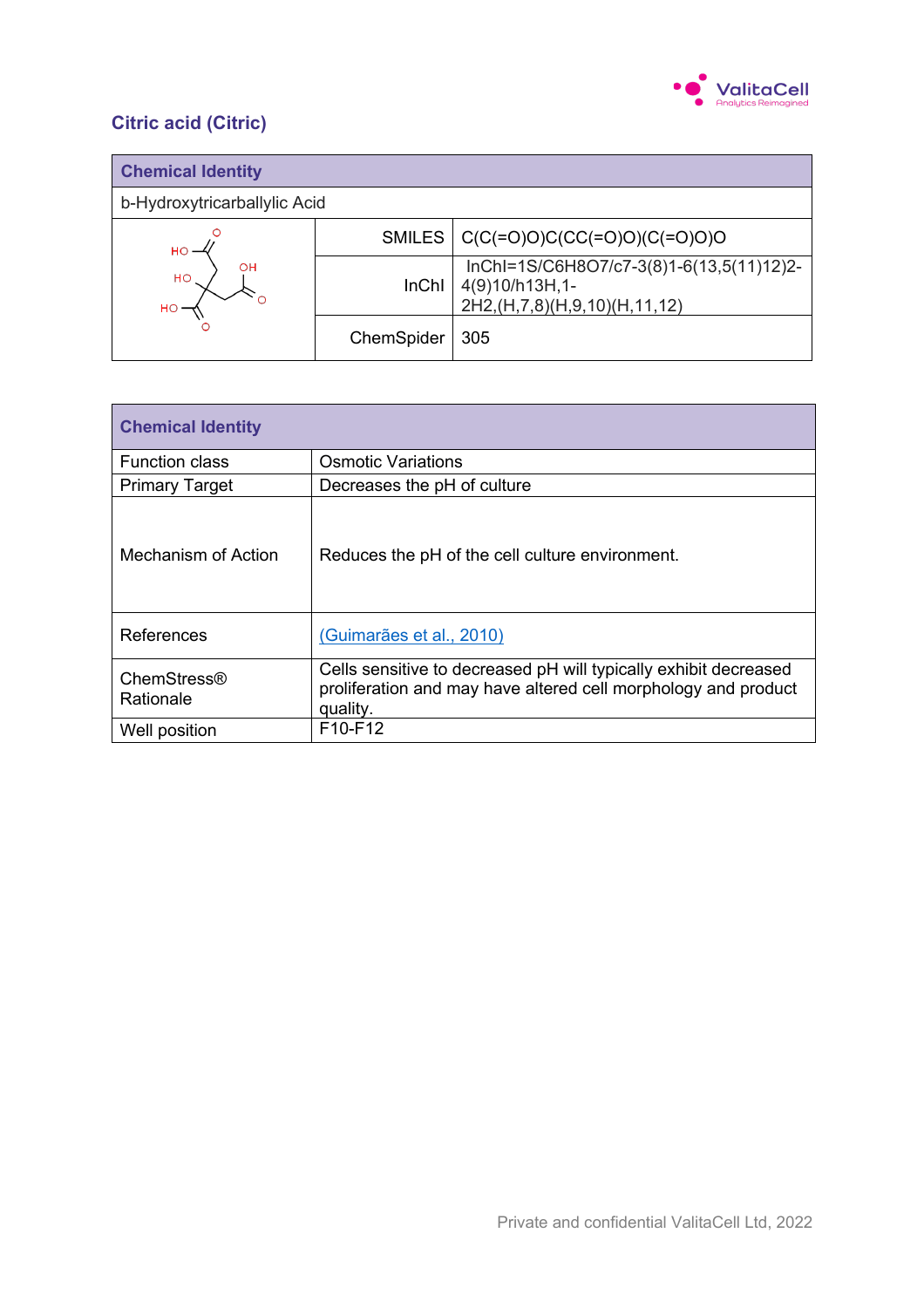

# **5-Azacytidine (AzaCyt)**

| <b>Chemical Identity</b>                              |               |                                                                                                                           |
|-------------------------------------------------------|---------------|---------------------------------------------------------------------------------------------------------------------------|
| 4-Amino-1-(β-D-ribofuranosyl)-1,3,5-triazin-2(1H)-one |               |                                                                                                                           |
| но-<br>HO <sup>w</sup><br>ΟH<br>NH <sub>2</sub>       | <b>SMILES</b> | C1=NC(=NC(=O)N1[C@H]2[C@@H](<br>[C@@H]([C@H](O2)CO)O)O)N                                                                  |
|                                                       | <b>InChI</b>  | InChI=1S/C8H12N4O5/c9-7-10-2-12(8<br>(16)11-7)6-5(15)4(14)3(1-13)17-6/h2-6,13-<br>15H,1H2,(H2,9,11,16)/t3-,4-,5-,6-/m1/s1 |
|                                                       | ChemSpider    | 9072                                                                                                                      |

| <b>Chemical Identity</b>        |                                                                                                                                        |
|---------------------------------|----------------------------------------------------------------------------------------------------------------------------------------|
| <b>Function class</b>           | Genetic Stressors / Cell Cycle Inhibitor                                                                                               |
| <b>Primary Target</b>           | Methyltransferase inhibitor                                                                                                            |
| Mechanism of Action             | An epigenetic modulator which reduces the methylation of DNA.<br>May also impact transgene expression by restoring lost<br>expression. |
| References                      | (Takahashi-Hyodo et al., 1999) (Piñero et al., 1999) (Jia et al.,<br>2018)                                                             |
| <b>ChemStress®</b><br>Rationale | Cells which are sensitive may exhibit increased productivity                                                                           |
| Well position                   | $A4-6(2)$                                                                                                                              |
| Well position                   | E <sub>10</sub> -12                                                                                                                    |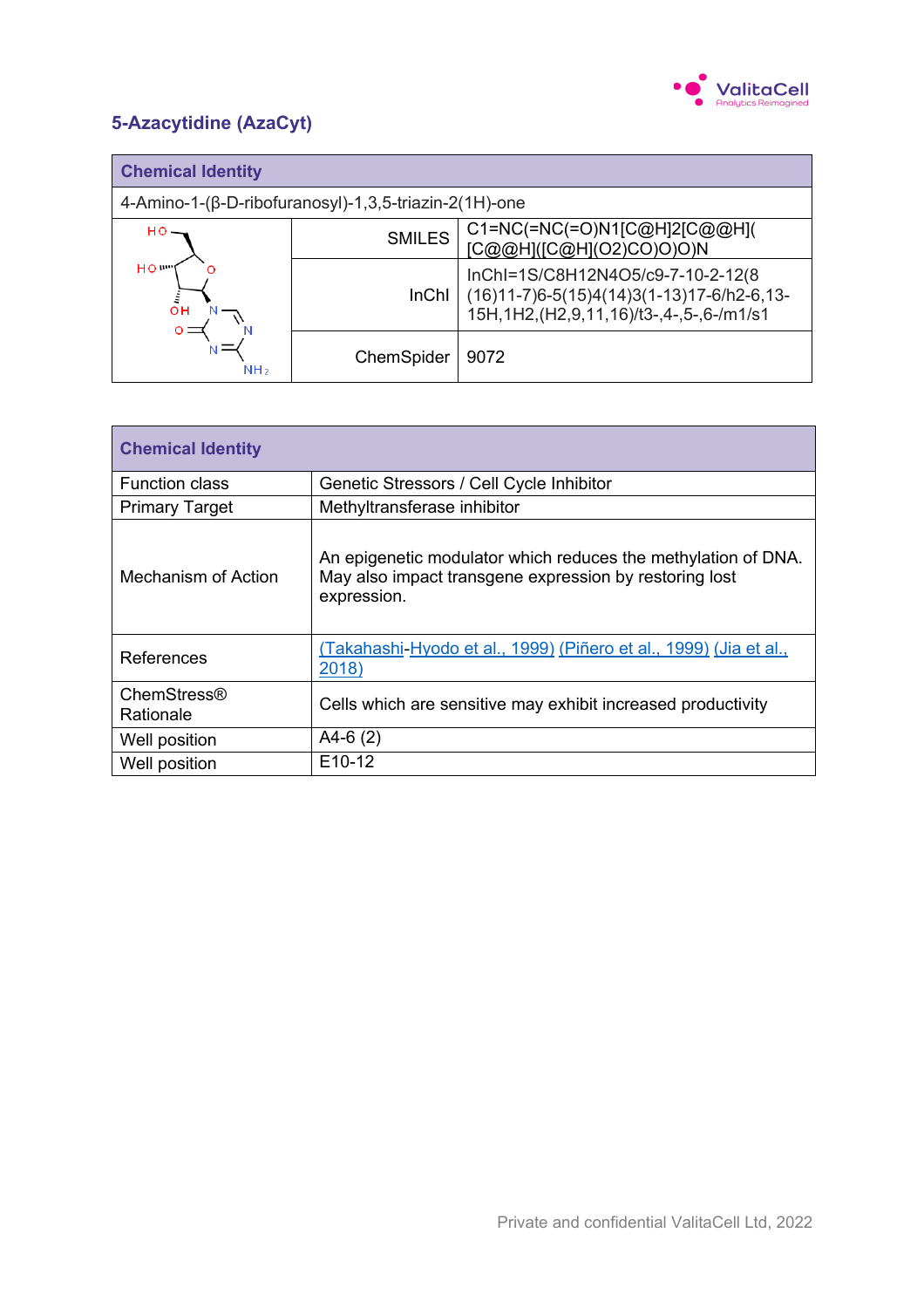

# **Rapamycin (Rapa)**

| <b>Chemical Identity</b> |            |                                                                                                                                                                                                                                                                                                                                                                                                                                                                |
|--------------------------|------------|----------------------------------------------------------------------------------------------------------------------------------------------------------------------------------------------------------------------------------------------------------------------------------------------------------------------------------------------------------------------------------------------------------------------------------------------------------------|
| <b>Sirolimus</b>         |            |                                                                                                                                                                                                                                                                                                                                                                                                                                                                |
|                          | SMILES     | C[C@@H]1CC[C@H]2C[C@@H]<br>(/C(=C/C=C/C=C/[C@H](C[C@H](<br>C(=O)[C@@H]([C@@H](/C(=C/[C@H](<br>$C(=O)C[COH](OC(=O)[C@OH]$<br>3CCCCN3C(=O)C(=O)[C@@]1(O2)<br>O)[C@H](C)C[C@@H]4CC[C@H]([C@<br>@H](C4)OC)O)C)/C)O)OC)C)C)/C)OC                                                                                                                                                                                                                                    |
|                          | InChI      | InChI=1S/C51H79NO13/c1-30-16-12-11-13-<br>17-31(2)42(61-8)28-38-21-19-36(7)51(60,65-<br>38)48(57)49(58)52-23-15-14-18-<br>39(52)50(59)64-43(33(4)26-37-20-22-<br>40(53)44(27-37)62-9)29-41(54)32(3)25-<br>35(6)46(56)47(63-10)45(55)34(5)24-30/h11-<br>13, 16-17, 25, 30, 32-34, 36-40, 42-44, 46-<br>47,53,56,60H,14-15,18-24,26-29H2,1-<br>10H3/b13-11+, 16-12+, 31-17+, 35-25+/t30-<br>$,32-,33-,34-,36-,37+,38+,39+,40-$<br>,42+,43+,44-,46-,47+,51-/m1/s1 |
|                          | ChemSpider | 10482078                                                                                                                                                                                                                                                                                                                                                                                                                                                       |

| <b>Chemical Identity</b> |                                                                                                                                                                                                                             |
|--------------------------|-----------------------------------------------------------------------------------------------------------------------------------------------------------------------------------------------------------------------------|
| <b>Function class</b>    | <b>Nutrient Depletion / Metabolic Stressors</b>                                                                                                                                                                             |
| <b>Primary Target</b>    | Inhibitor of mammalian Target of Rapamycin (TOR)                                                                                                                                                                            |
| Mechanism of Action      | Induces autophagy, a pathway which causes controlled<br>breakdown of cellular compartments, or removal of damaged<br>organelles, generating the components required by the cell for<br>survival during nutrient starvation. |
| References               | (Krampe and Al-Rubeai, 2010) (Codogno and Meijer, 2005)                                                                                                                                                                     |
| ChemStress®<br>Rationale | Cells which are sensitive to nutrient starvation will typically<br>struggle to maintain viability and produce product.                                                                                                      |
| Well position            | $C1-C3(2)$                                                                                                                                                                                                                  |
| Well position            | $H1-H3$                                                                                                                                                                                                                     |